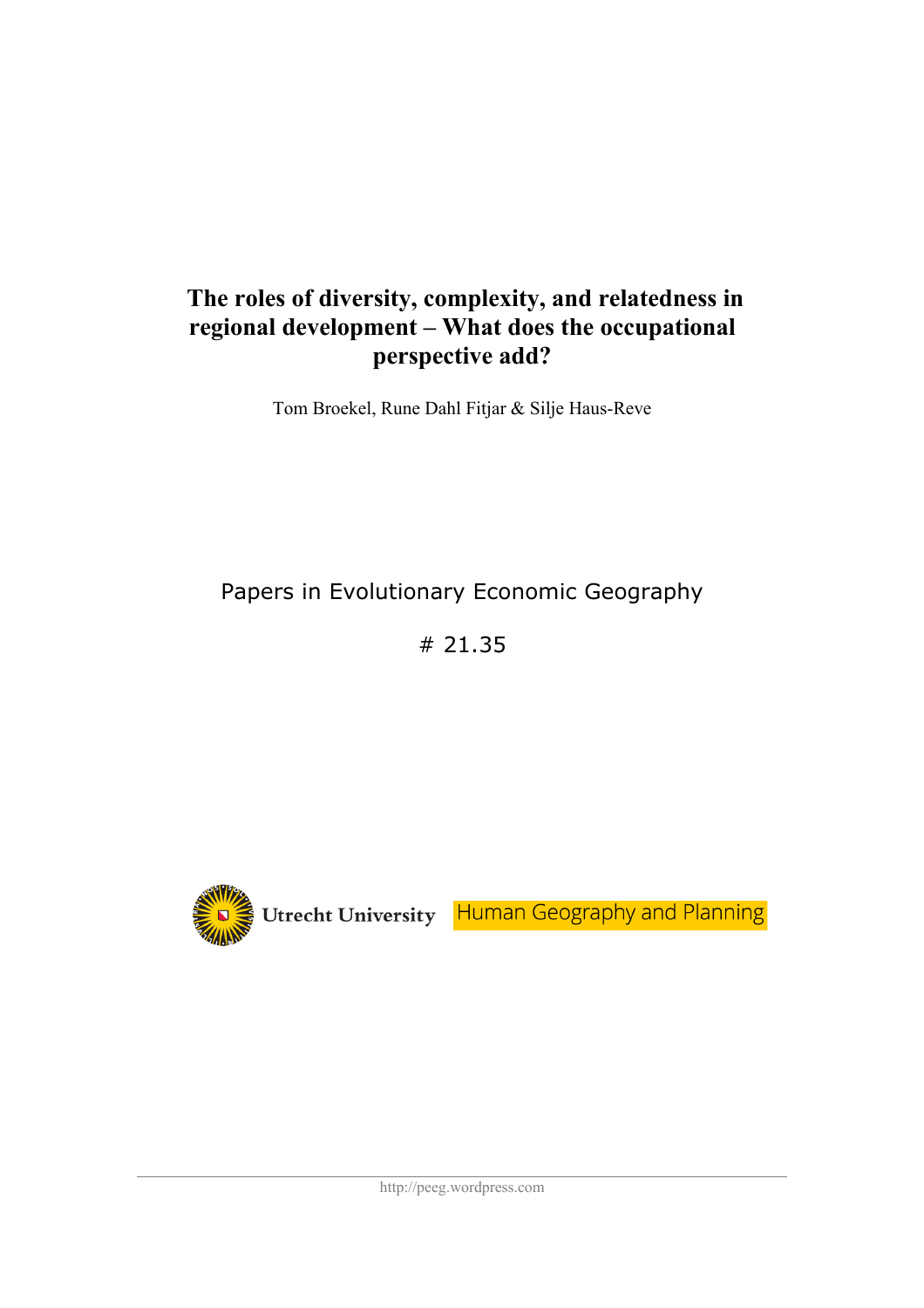# **The roles of diversity, complexity, and relatedness in regional development – What does the occupational perspective add?**

Tom Broekel\* , Rune Dahl Fitjar and Silje Haus-Reve UiS Business School, University of Stavanger

#### **Abstract**

Contemporary research highlights the importance of relatedness, diversity, and complexity for regional economic development. However, few empirical studies simultaneously test the relevance of all these dimensions or examine how their importance varies across distinct spatial contexts. The literature also concentrates on explaining regional diversification, whereas we know less about how they affect economic and employment growth. In addition, most studies have examined industrial relatedness at the expense of the at least similarly crucial occupational dimension when studying knowledge-based regional development. The chapter discusses these issues and presents a study on how occupational diversity, complexity and relatedness shape employment growth in Norway to illustrate how an occupational perspective on regional industries can add to the understanding of evolutionary economic development.

#### **JEL:** R11, O31, O33, J24

**Keywords:** relatedness, diversity, complexity, occupation, region, Norway

#### **INTRODUCTION**

Economic geography has long been interested in how the economic structure of a place shapes the opportunities for innovation and growth there (Glaeser et al., 1992; Boschma and Iammarino, 2009; Capello and Lenzi, 2016; Eriksson, Hansen, and Winther, 2017). By now it is well-established that the degree to which a region's actors have specialized in a diversity of knowledge domains, how complex these domains are, and how closely they are interrelated matter for economic growth. A wide range of studies present empirical support for the importance of the dimensions of diversity, relatedness, and complexity for regional development (Frenken et al., 2007; Balland and Rigby, 2017; Balland et al., 2019).

Although previous research has convincingly demonstrated the importance of these dimensions, several limitations persist. This chapter discusses five such limitations of the contemporary literature: First, few empirical studies consider multiple dimensions simultaneously. Thus, the unique contribution of each dimension to a region's development remains somewhat unclear. Second, we see a surge in the number of studies that, inspired by the work on related diversification, seek to explain regions' probabilities of expanding their industrial portfolio (Neffke et al., 2011; Boschma, 2017). Yet, ultimately, diversification is merely a means to an end. It is economic growth that matters, and for which we need to know the relevance of relatedness, diversity, and complexity. Third, most traditional studies of regional development examine expansions of employment as the dependent variable. However, economic development is but one of many dimensions to development overall, and employment growth is in turn but one of many dimensions to economic development. In particular, complexity's contribution to growth may be less reflected in employment growth. Consequently, it is imperative that we expand our perspectives on development to consider additional dependent variables, including economic variables such as wage growth and value added, as well as non-economic variables such as sustainability. Fourth, to obtain generalizable results, it is important to confirm the

<sup>\*</sup> Corresponding author: tom.brokel@uis.no, University of Stavanger Business School, Stavanger, Norway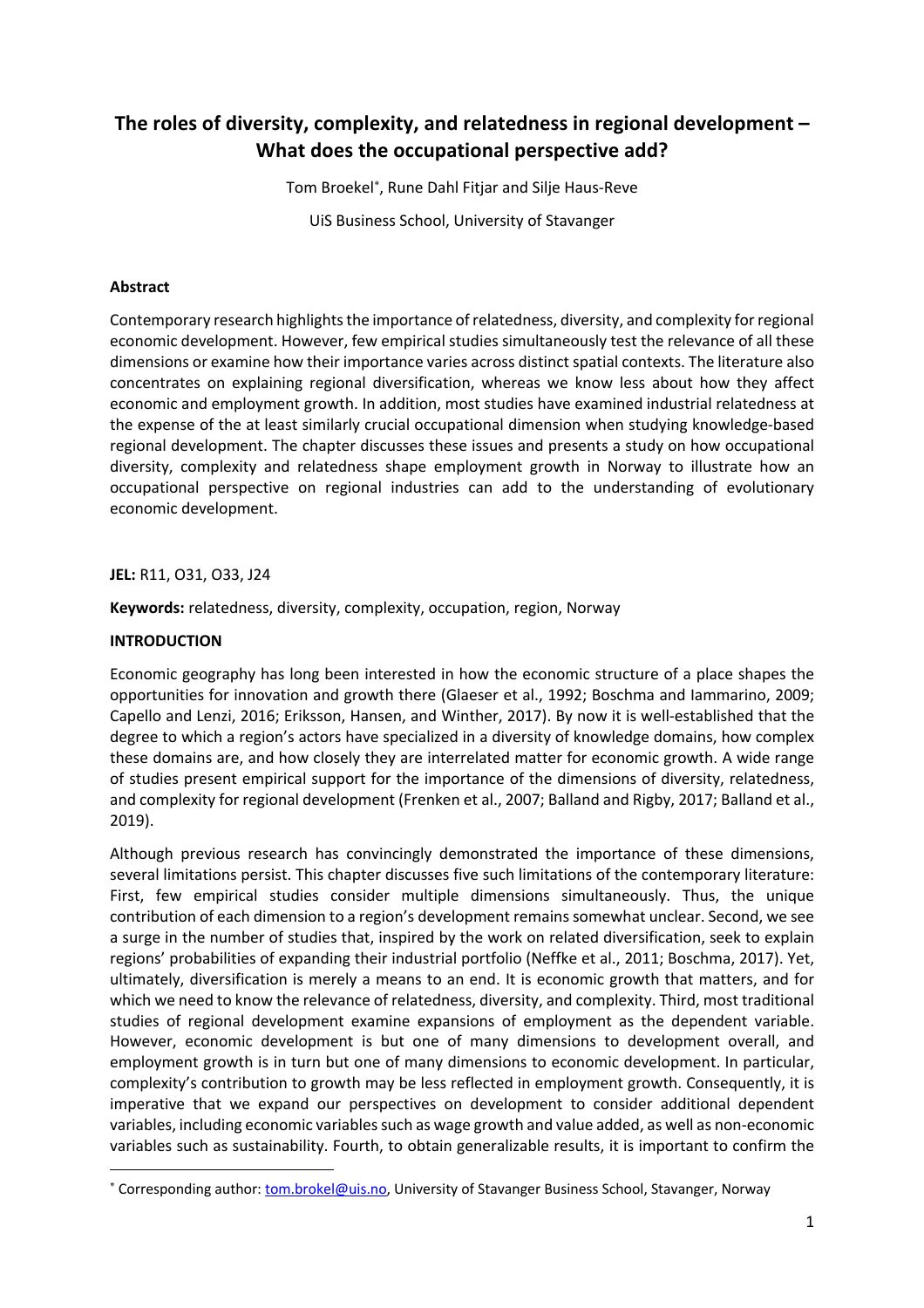contribution of relatedness, diversity, and complexity across regions. However, the relevance and impact of these three dimensions on economic development can be expected to vary across regions. So far, we know little about the heterogeneity of these dimensions' impacts. Last—and certainly not least—we argue that so far, the literature still tends to pay too little attention to the particular skills and tasks of employees required for regions to develop new economic activities. Following Wixe and Andersson (2017), Jara-Figueroa et al. (2018), Farinha et al., (2019), and Hane-Weijman et al. (2020), we argue in this chapter that adopting an occupation-centered perspective will give a more precise and informative picture in this context, compared to the traditional industry focus.

In addition to discussing these five issues, we empirically illustrate some of these aspects based on Norwegian data. Norway is an interesting case for several reasons. First, a large share of its regions currently prosper due to a (still) flourishing oil and gas sector. However, these regions need to develop new sectors and businesses that reduce their dependency on oil and gas and that simultaneously promise long-term and sustainable economic growth. To support this transition with suitable policies, we must better understand how existing knowledge and competence impact transition possibilities and processes. Second, we demonstrate the type of empirical analyses needed using high-quality data covering all Norwegian labor market regions and industries. Crucially, this data features information on occupations, which makes it possible to explicitly consider this dimension.

Contradicting our expectations based on the theoretical discussion and existing empirical insights, the empirical analyses suggest that employment growth between 2009 and 2014 in Norway was more strongly shaped by regional industrial relatedness than by occupational relatedness, complexity, and regions' occupational compositions. Consequently, the impact of these dimensions appears to be context- (or country-) specific, which calls for more research in this direction in the future.

The chapter starts by reviewing the literature on diversity, complexity and relatedness as drivers of economic development, and discusses how to extend the existing debate to the analysis of the occupational composition of industries. We then present an empirical analysis illustrating some of the theoretical arguments. In doing so, we first discuss some common measures of industry-regions' occupational diversity, complexity and relatedness. Second, we test their relationships with employment growth in Norwegian industry-regions. The conclusion discusses some of the literature's limitations against the backdrop of our empirical study.

#### **DIVERSITY, COMPLEXITY OR RELATEDNESS: THE THEORY AND THE REAL WORLD**

How the industry structure of a region shapes regional economic performance is a classic question in economic geography. Marshall (1890) laid the foundation for thinking about how the location of an industry had consequences ranging from the emergence and growth of subsidiary industries to the transmission of skills in the local labor market (Belussi and Caldari, 2009). A similarly well-discussed extension of this research is whether regions benefit mainly from specializing in a small number of industries, or from diversifying into many different activities. In the tradition of Marshall, leading economists such as Arrow (1962) and Romer (1986) argued for the benefits of specialization by emphasizing that agglomerations of firms in the same industry generate external economies of scale (Glaeser et al., 1992). Such economies arise from positive externalities of a firm's activities in a place for those of other firms in the same industry and place. One firm's activities may benefit other firms by expanding the labor market, enabling the use of shared infrastructures and suppliers, or by knowledge spillover across firm boundaries.

A different argument is closely associated with Jane Jacobs's influential 1969 work, in which she posited that places benefit from a range of different industries being located there because knowledge spillovers across industries carry greater potential for the cross-fertilization of ideas than spillovers within industries. Benefits arising from the combination of heterogeneous knowledge are commonly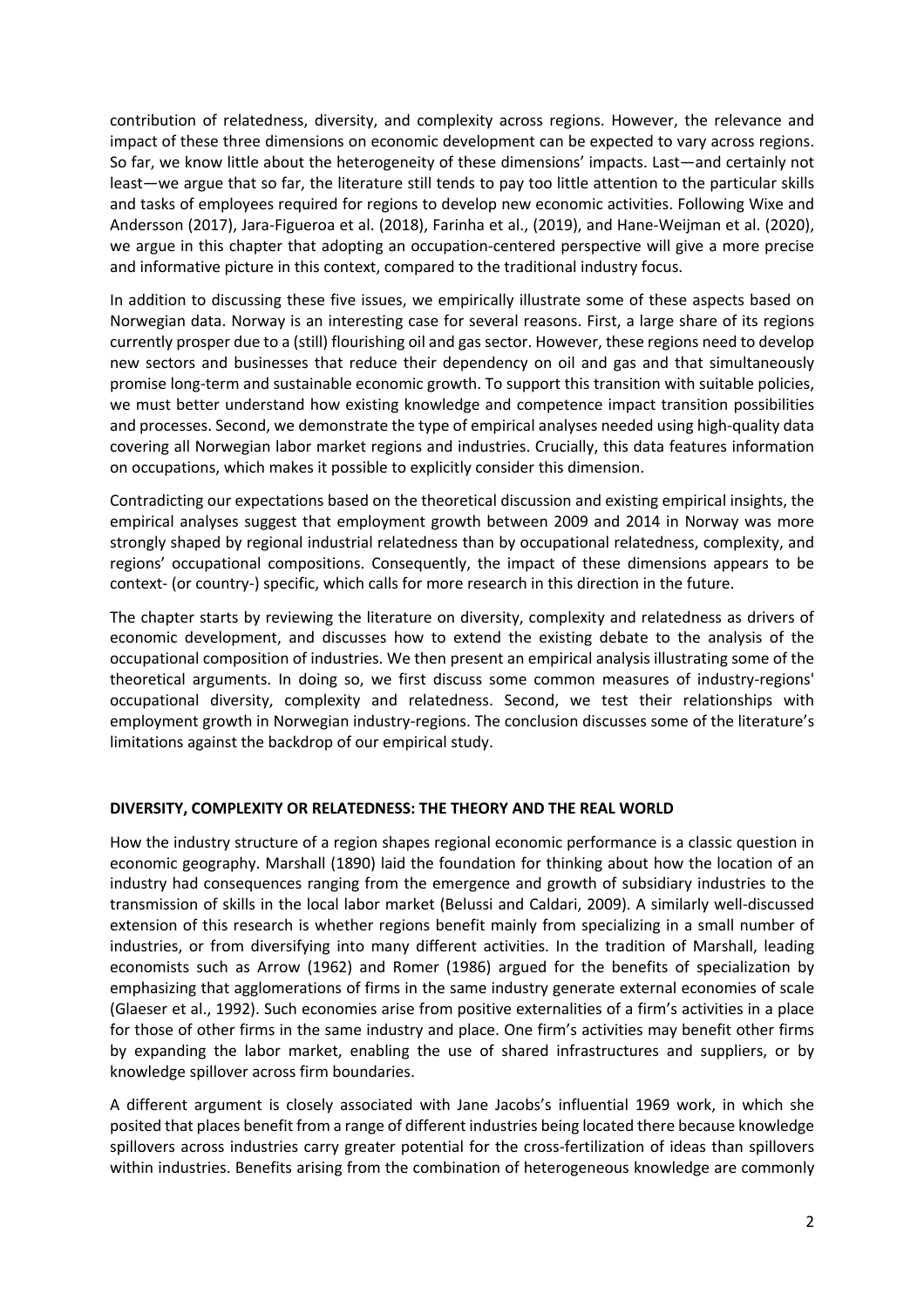referred to as 'Jacobs externalities' Various studies have examined whether Marshall–Arrow–Romer externalities or Jacobs externalities are more important for development, often focusing on the role of knowledge spillovers and innovation (e.g., van der Panne 2004; Ejermo, 2005; Beaudry and Schiffauerova, 2009; Desrochers and Leppälä, 2011; Caragliu et al., 2016).

The emergence of evolutionary economic geography switched the discussion from how the specialization or diversity of regional industry structures shape development to how the industry structure changes over time through the entry of new industries and the loss of old ones (Boschma and Frenken, 2006). Regions are more likely to diversify into industries that are related to those in which they are currently specialized. Due to the path-dependent nature of regional development, the existence of related industries and competences in a region increases the likelihood of new (and related) industries emerging there. Moreover, these industries are more likely to succeed and grow when utilizing existing (related) competences and resources. This process has been conceptualized as "regional branching" (Boschma and Frenken, 2011) or "related diversification" (Frenken et al., 2007). Relatedness gives insights into the probable ease of a region's diversification into new sectors, and therefore into a region's path-dependent growth potential.

In addition to emphasizing the path-dependent nature of regional economic development, this literature also overcame the quasi-binary perspectives of Marshall–Arrow–Romer and Jacobs externalities. The optimal context for knowledge spillovers is neither specialization in a single industry nor diversification into a vast number of unrelated industries. Rather, a variety of related industries offers the best conditions for knowledge spillover, innovation, and growth (Frenken, van Oort and Verburg, 2007; Boschma and Iammarino, 2009). Within an industry, firms often have overlapping competences and thus limited potential for learning from one another. Across unrelated industries, knowledge may be difficult to integrate and to apply and, consequently, is often of limited value. Conversely, related industries provide a context in which the competences are similar, knowledge is complementary and the potential for learning is substantial. In this sense, related knowledge provides the optimal cognitive distance between domains, maximizing effectiveness of learning and novelty potential (Nooteboom, 2000; Boschma and Frenken, 2011). As a result, in addition to its importance for diversification processes, relatedness is associated with a supportive regional environment that helps industries become more innovative, successful, and resilient (Martin and Sunley, 2015).

Yet, relatedness primarily fuels path-dependent development that may ultimately narrow regions' competence bases (Grillitsch et al., 2018). This tendency is frequently related to lock-in scenarios, i.e., situations in which regions cannot escape their development paths because they have run out of further growth potential. Regional development therefore requires the presence (and sustaining) of sufficient unrelated diversity. Combining diverse and unrelated competences and knowledge is difficult and therefore rare. Nevertheless, it also carries potential for radical innovations and knowledge combinations with great novelty (Nooteboom, 2000). Thus, diversity increases the potential for such radical innovations and the substantial economic growth frequently associated with them.

Although the literature has, until recently, focused mainly on relatedness and diversity, recent studies add a third dimension to the mix. Inspired by Adam Smith, Hidalgo and Hausmann (2009) argue that the ever-increasing specialization of labor, capital, and knowledge make production systems more and more complex, as specialization implies growing heterogeneity and higher levels of interconnectedness. Put simply, more advanced products and services require a greater set of diverse expertise to be brought together, which in turn demands sophisticated coordination capabilities that are developed over time in a cumulative, path-dependent, and consecutive manner (Hidalgo and Hausmann 2009). Thus, those economies that are already active in complex activities also have the best opportunities and prerequisites of obtaining further competences in other and still more complex areas. By studying the evolution of countries' export portfolios, Hidalgo and Hausmann (2009) provide solid empirical evidence in support of this argument.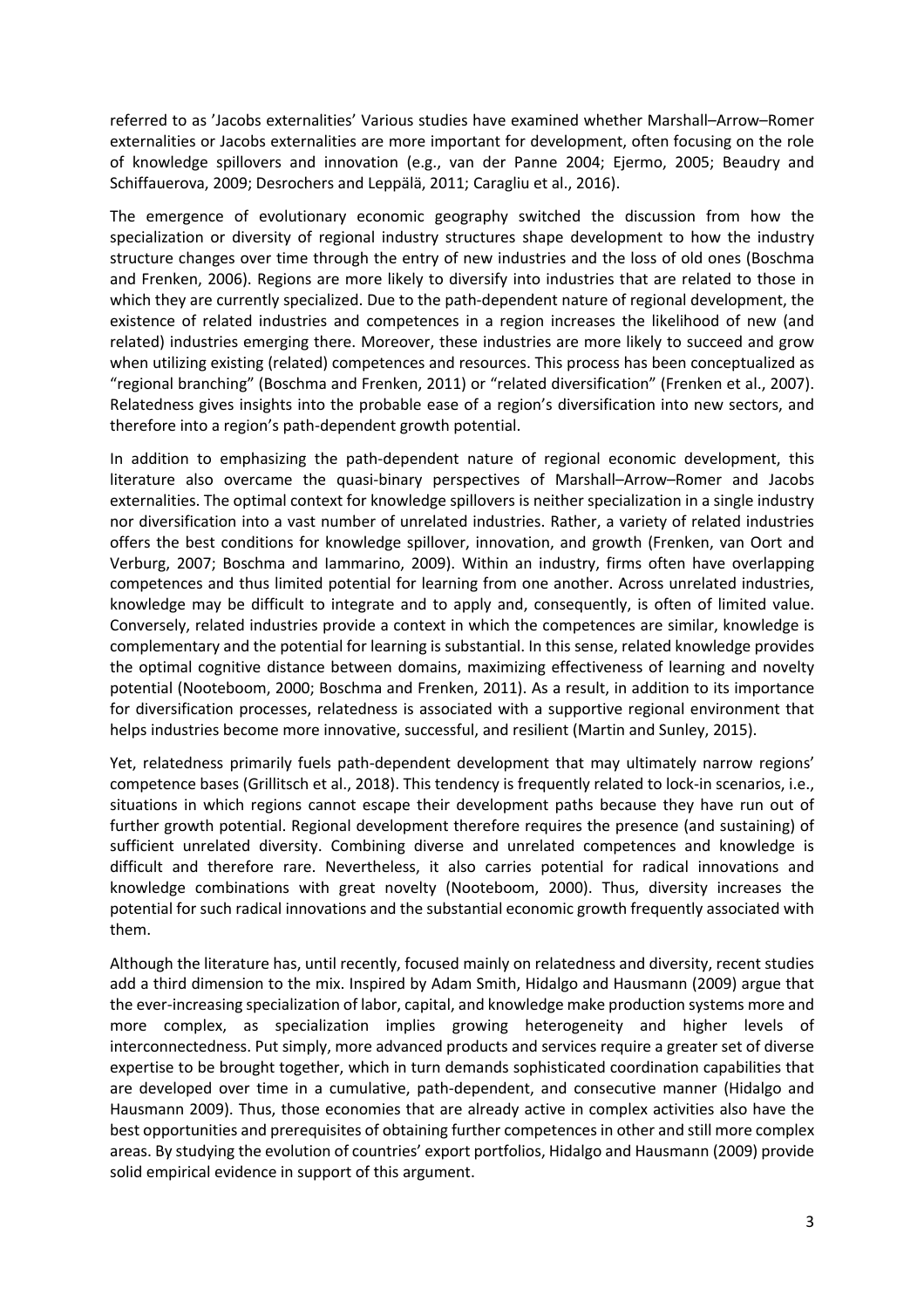Complementing the work of Hidalgo and Hausmann at the national level, Balland and Rigby (2017), Lo Turco and Maggioni (2020), Davies and Maré (2020), and Mewes and Broekel (2020) show that competences to produce and manage complex activities are unequally distributed at the subnational level as well. Few regions can specialize in the most complex production processes, and many regions focus on less complex or even simple activities. That is, whereas simple tasks can be performed almost anywhere, more complex ones have specific requirements that few places offer. Loosely speaking, any region can develop hunting and gathering, but only a few can specialize in advanced nanotechnology. The most striking differences in the ability to build competences in highly complex fields exist between rural and urban regions, with the latter being much more likely to be the location of firms and organizations operating at the complexity frontier. Prominently, Balland et al. (2020) show that the concentration of complex occupations, economic sectors, scientific fields, and technologies scales with urbanization.

The urban–rural divide and the relative scarcity of places that excel in complex activities are not merely interesting spatial patterns. In addition to providing the basis for future diversification, competences in complex activities also serve as attractive competitive advantages; the regions that are perceived to be the "most developed" also tend to be those in which the most complex economic activities of the moment are concentrated. For instance, during the period when car manufacturing was the pinnacle of human achievement, Detroit experienced outstanding economic growth. Before the Second World War, Berlin was one of the fastest-growing and wealthiest cities in the world; its nickname back then, 'Electropolis'. illustrates why: Berlin was home to firms such as Siemens AG and AEG, which were active in electrics and electronics—the most dynamic and complex technologies of that time (Killen, 2006). Today, California's Silicon Valley is the prime example for the co-concentration of competences in complex activities alongside economic prosperity.

At the national level, Hidalgo and Hausmann (2009), Ferrarini and Scaramozzino (2016), and Stojkoski et al. (2016) identify complexity as a driver of economic growth. Recently, Mewes and Broekel (2020) confirmed this at the regional level. Balland and Rigby (2017) show that these competences do not diffuse easily in space, implying that this type of advantage is geographically "sticky" and persistent. Consequently, regions with competences in complex activities enjoy competitive advantages that are rare and hard for others to imitate, and therefore economically valuable (Mewes and Broekel, 2020). Thus, complexity represents a crucial dimension that informs on regions' prospects for further upgrading of economic structures into activities of higher economic value generation and contemporary presence of highly profitable activities.

Based on these arguments, regional development processes are more likely to be sustainable and successful when they happen in an environment that is supportive in terms of relatedness, diversity, and complexity. These three dimensions of regions' industry structures are central to the contemporary understanding of how regions develop, and each plays a distinctive role: Diversity represents the potential for long-term development as well as novel and unrelated knowledge recombinations. Relatedness captures the degree to which regions offer diversification potential that builds on existing strengths and is consequently both comparatively easier and potentially quicker to realize. Lastly, complexity approximates a regional economy's presence in more economically valuable activities and its capacity to develop such activities in the future.

#### **Limitations of the literature**

There is substantial empirical evidence indicating that each of the three dimensions supports regional diversification and economic growth. However, the extant literature remains underdeveloped in at least five aspects, which we will address in this contribution.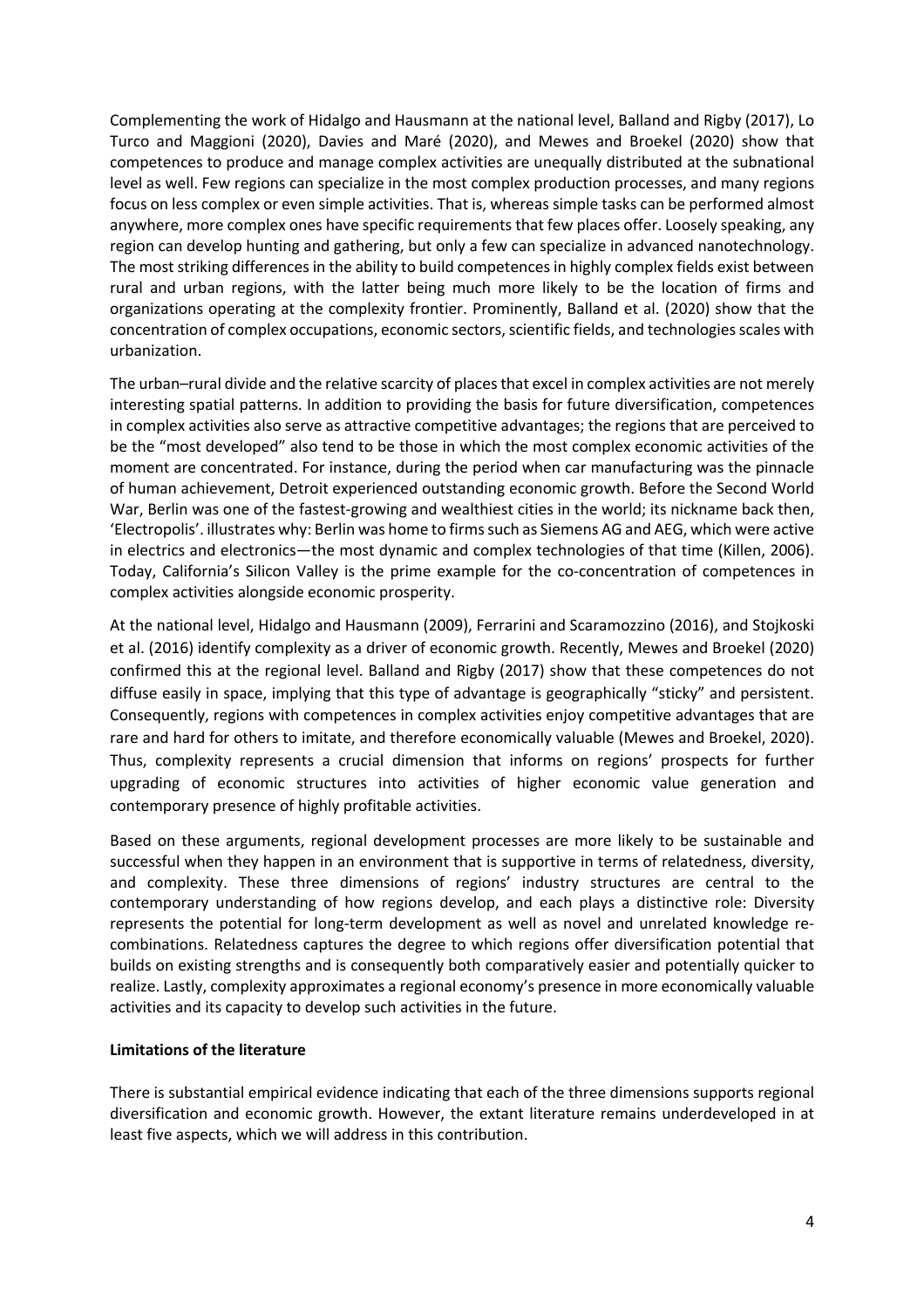First, most of the empirical literature focuses on one or two of these three dimensions. For instance, much of the classical literature on urban growth examines the relationship between diversity and growth (Combes, 2000; Quigley, 1998). In their seminal contribution, Frenken et al. (2007) extend this view to include relatedness; their analysis reveals that regions characterized by related industrial structures experience better growth performance than others. This contribution of relatedness to regional growth is assessed by a range of subsequent studies, including Boschma and Iammarino (2009) and Morkutė et al. (2017). Mewes and Broekel (2020a) are one of the few that simultaneously consider relatedness and (technological) complexity. They find the latter to be more conducive to regional growth but leave the relationship with diversity unexplored. Notably, there is some evidence to suggest that relatedness and complexity are not independent of each other (Juhász et al., 2020) and that they are in fact complementary in promoting employment and GDP growth (Davies and Maré, 2021). However, the empirical literature on such interdependencies is just emerging and clearly more research is needed before we fully understand the interplay of relatedness, complexity and economic growth.

Second, many contemporary studies employ a related diversification framework. That is, they seek to explain the likelihood that regions will enter new economic and technological domains, using relatedness to existing strengths and competences in the region as the main explanatory variable (Boschma and Frenken, 2011; Mewes and Broekel, 2020b; Xiao et al., 2018). Alternatively, studies examine whether regions that are specialized in activities with high levels of relatedness (related variety) have greater economic growth than regions where core activities are less related (see e.g., Frenken et al., 2007; Ejdemo and Örtqvist, 2020; Barbieri et al., 2020). However, few studies investigate whether industries located in regions with related competences outperform industries in less supportive places.

Third, in addition to the lack of studies on industry-specific economic growth, the literature tends to focus on a limited set of dimensions of development. Most commonly, diversification success is approximated via growth in employment or significant jumps in regional employment shares; few studies look at other growth dimensions. For instance, Mewes and Broekel (2020a) assess complexity's impact on regional GDP growth and Hartmann et al. (2014) look at its relationship with income inequality. Although these studies broaden the view, there are still very few studies considering nongrowth-related dimensions of development. Van den Berge et al. (2020) and Li et al. (2020) are notable examples of such studies that examine the role of relatedness in the transition to more sustainable industries. Clearly, much remains to be explored in terms of alternative dimensions of development.

Fourth, although the general importance of relatedness, diversity, and complexity is well established, their respective impacts on economic growth are likely dependent on the general conditions of the region and the industry in question. For instance, innovation in more complex industries requires more advanced learning and, consequently, activities in these industries are likely to benefit more from (local) knowledge spillover(Balland et al., 2020). The presence of diverse and heterogenous knowledge in a geographic vicinity is also of greater relevance in peripheral regions, as urban regions are almost universally characterized by higher levels thereof. In general, competition in urban regions for scarce resources is more intense, as reflected by higher rent prices and wages. These costs are less burdensome for complex industries with higher levels of added value than for simple industries. Consequently, the latter may face more growth obstacles in such places. Although geographers frequently highlight the place-dependence and place-sensitivity of economic development, little research in economic geography has examined such conditionalities in the effects of relatedness, diversity, and complexity.

Fifth, although these concepts are already well established in the literature, there is no consensus on how to capture them empirically or whether the employed empirical approximation fits the underlying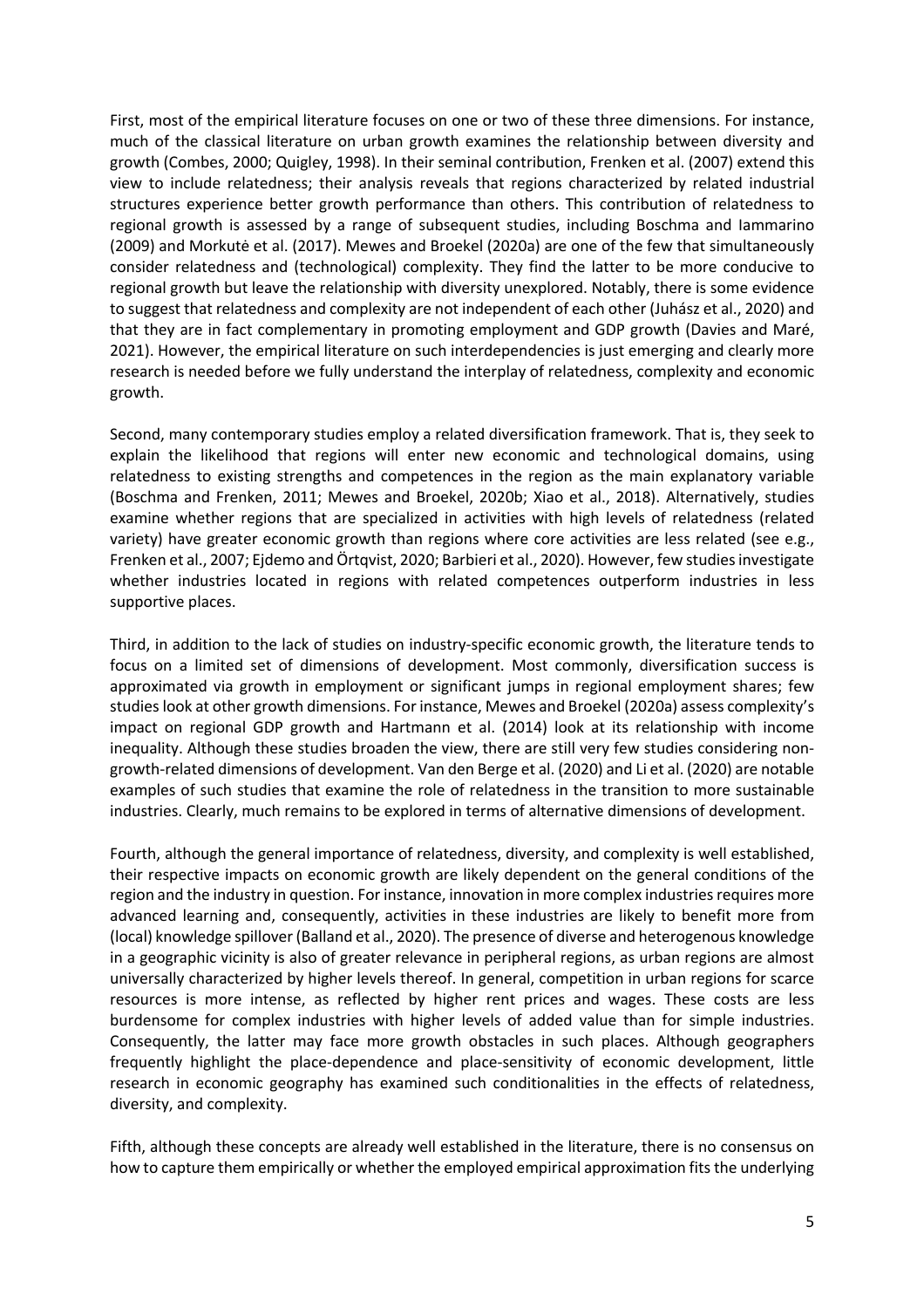theoretical arguments. In fact, empirical research typically relies on indicators that approximate multiple underlying processes and compress them into a single index. In many instances, researchers are particularly interested in the relatedness, diversity, and complexity—both in and of—regions' knowledge bases, as well as the knowledge-based processes underlying these dimensions. However, as we will argue in more detail in the next section, most studies seek to capture this by applying an industrial perspective, i.e., studying regions in terms of their composition of industries. This approach does capture a great deal of heterogeneity in regions' knowledge bases and is also rooted in data limitations. Nevertheless, it tends to overlook the fact that industries often comprise a range of heterogeneous activities; firms specialize in different activities and employ workers with distinct skill sets and abilities. Even though firms and workers may belong to the same industry, what they demand from their location may differ. Thus, the same regional conditions may be more or less valuable to different groups of workers within an industry. Consequently, to better understand the capacity of regions and their industries to develop and grow, we must focus much more on what their workers actually do, rather than what the industry produces as a whole. In short, following recent studies on occupational relatedness (Wixe and Andersson, 2017; Jara-Figueroa et al., 2018; Hane-Weijman et al., 2020; Dordmond et al., 2021), we propose to shift the analytical frame from the products that industries produce to the various activities in which they engage.

We argue in favor of a skill-oriented perspective on regional development that complements the more traditional, industry-based perspective. This argument is based on the recognition that skills transcend industries, for skills acquired in one industry are often used in others as well (Neffke and Henning, 2013). For instance, although the oil and gas and bio-technical industries produce completely different products, engineers in the two sectors frequently perform similar tasks and are, to some extent, interchangeable. Because skills and abilities are often associated with occupations, people working in the same occupation are more likely to perform similar tasks and therefore can more easily move between industries with minimal retraining. Thus, looking at industries' occupational composition can capture crucial heterogeneity in terms of competences, skills, and qualifications. This is particularly relevant when looking at the same industry in different locations, as each location may feature a distinct set of occupations. Therefore, it is often useful to examine spatial variations in the composition of occupations within industries (e.g., Fernández-Macías, 2012). Complementarly to this view is the analysis of regions' general occupational portfolios without considering the industrial dimension (see, e.g., Shutters et al., 2018). Although arguments can be made for each perspective's relevance to economic development, only empirical research can determine which view is the more insightful of the two.

# **Opening the black box of relatedness, diversity, and complexity with an occupational perspective**

Much of the empirical evidence on the relevance of relatedness, diversity and complexity is based on empirical approximations that may reflect certain processes to larger degrees than others. By taking an occupation-based perspective, it is possible to design new indicators and modify existing ones to better reflect the knowledge- and competence-based arguments on which the theoretical frameworks in this literature typically rely. There is an emerging strand of literature on occupational relatedness which does precisely that (e.g., Wixe and Andersson 2017; Jara-Figueroa et al., 2018; Farinha et al., 2019), and a recent contribution by Hane-Weijman et al. (2020) also includes occupational complexity. However, the concept of diversity has so far not been examined through an occupational lens.

The literature on regional development has overwhelmingly been preoccupied with the composition of regions' activity profiles from an industrial perspective. Studies typically examine a region's diversity or specialization of industries, its diversification from specializing in certain industries to specializing in others, and the relatedness across different industries in a region. Although there is an associated body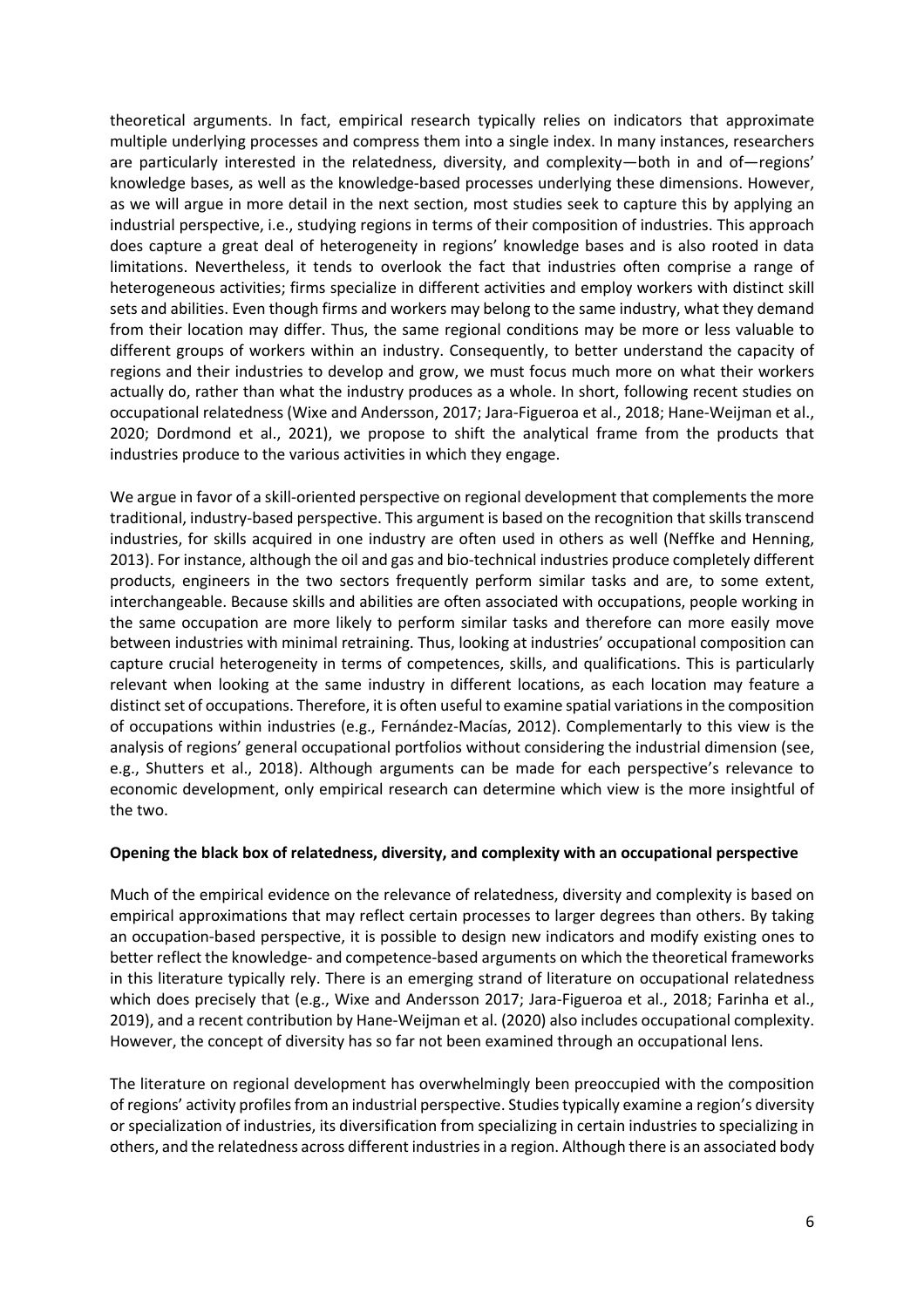of literature examining other activities such as exports and patenting, such research has rarely looked beyond industries to consider the breadth of activities occurring within them.

No doubt, industries differ substantially in their dominant knowledge (domains), labor and capital requirements, as well as infrastructure. However, when describing a region's composition of competences and knowledge, another dimension—that of occupations—will paint a different picture. Industries are composed of various occupations, reflecting activities that are jointly necessary to produce the outputs that characterize the industry. For instance, the restaurant industry employs chefs, waiters, dishwashers—and in some regions, valets—as well as managers and accountants. The hotel industry also employs all of these, with the addition of housekeepers, bellhops, concierges, bartenders and even aerobics instructors. Looking at occupations (alongside or instead of industries) has two implications.

First, this perspective allows us to look inside industries to consider their *internal diversity* in terms of knowledge and competences. Occupations are a better indicator of what individuals actually do as well as what types of competences and knowledge they possess. From the example above, occupational diversity is generally higher in the hotel industry than in the restaurant industry. This is because hotels employ all of the same occupations as restaurants—as well as additional occupations that are not typically associated with restaurants. This reflects a larger variety of tasks and knowledge involved in operating a hotel compared to a restaurant. Occupational diversity will also vary among regions, even within a single industry. For instance, the casino-adjacent hotel industry in Las Vegas employs croupiers, stand-up comedians, exotic dancers and even gondoliers, whereas the hotel industry in Salt Lake City—where gambling is illegal—probably does not. Such diversity exists in other industries as well, and must be taken into account—because if innovation is the result of new combinations of different types of knowledge, the diversity of knowledge within industries also has important implications for regional innovation. The potential for new combinations of knowledge emerging through within-industry interactions in the legal services industry, which mainly employs lawyers, is quite different compared to oil extraction, which typically involves large integrated companies employing geologists, chemists, drillers, welders, accountants, lawyers, communicators, salespeople, etc. We can therefore predict that industries in regions that encompass a diversity of different occupations will benefit from Jacobs externalities to a greater extent than industries in regions with less diversity. Therefore, we suggest complementing the industry level with a perspective on occupational diversity within industries. Notwithstanding this suggestion, it can also be interesting to consider the general occupational diversity in a region. However, regional occupational diversity may be of varying importance depending on the economic activity in focus and, in some instances, may show overlap with the dimension of relatedness. Accordingly, some caution is recommended when including more than one such dimension in empirical studies.

Second, using occupational information also implies a somewhat different perspective on relatedness. Occupations within an industry can be *related* as well as unrelated in terms of the skills which they require. In the previous example, the oil extraction industry involves various types of engineers: geological engineers, chemical engineers, physical engineers, construction engineers and so on. However, it also involves occupations which are unrelated to engineering, such as accounting, law and communications. Crucially, occupational relatedness may differ substantially from industrial relatedness. While the IT industry may generally have little in common with oil extraction, the oil industry does employ a significant number of IT workers, e.g., in internal IT departments or as programmers or modelers in exploration or operations departments. Thus, when measured at the industry level, IT sectors in an oil and gas-dominant region may appear to be surrounded by little related variety. However, when considering the occupational composition of the region, one might find related activity related to the IT industry occurring within other industries in that region.

The previous point underlines why the occupational perspective is complementary to the industrial perspective. Although such a skill- and occupation-centric perspective has been applied in previous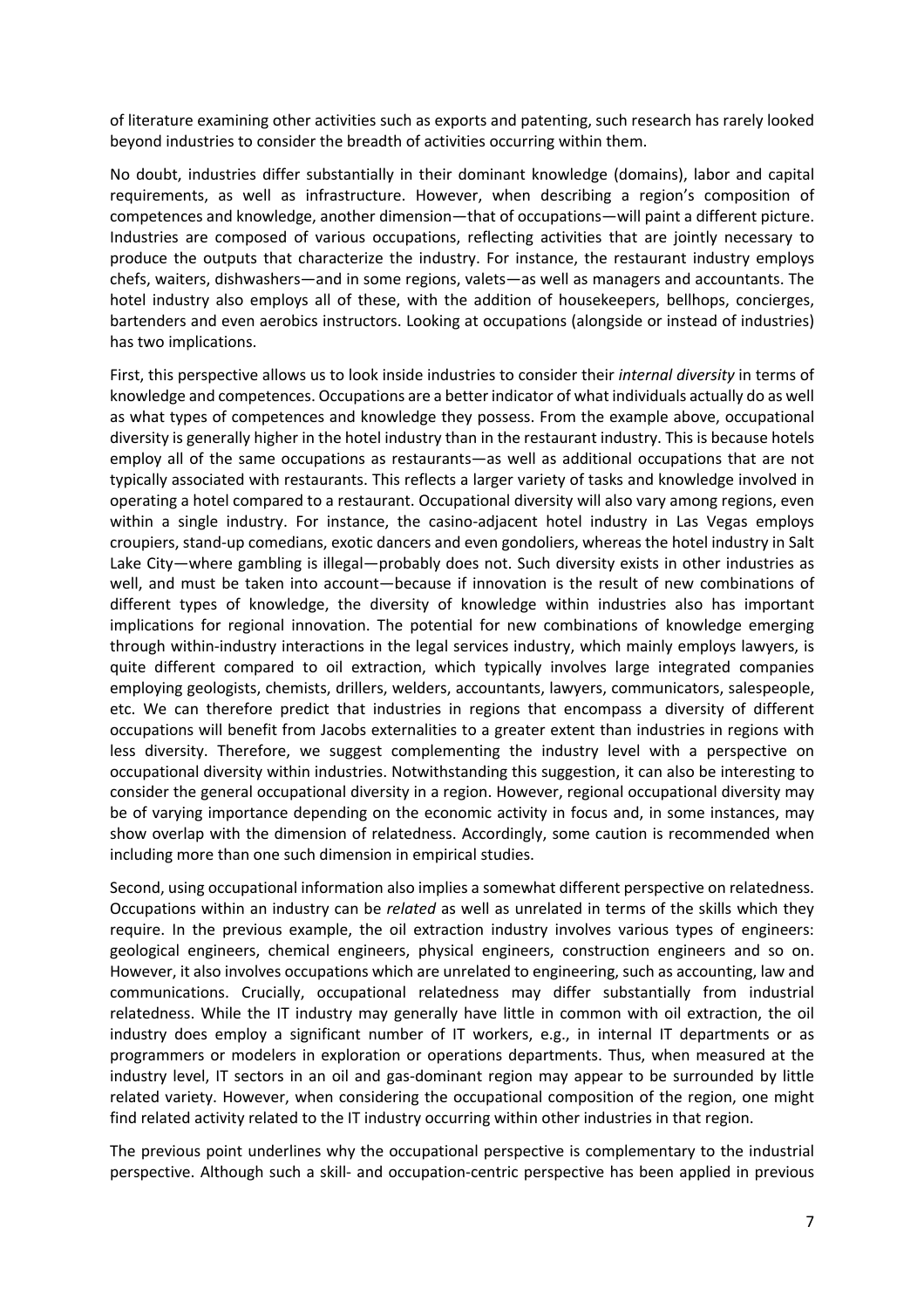works (Neffke et al., 2011; Shutters et al., 2018), few studies have considered it complementary to an industrial one (Wixe and Andersson, 2017; Jara-Figueroa et al., 2018). Yet, looking at both dimensions jointly is one way of opening up the so-called "black box" of relatedness to a certain degree. In the example of the oil extraction and IT industries, the two industries encompass some occupations that are highly related in terms of their knowledge requirements and work tasks. However, the rest of the industries' occupations are clearly not. Besides very different technology domains and distinct historical development paths, their differences also show in specific locational requirements. The oil extraction industry (apart from its management) will tend to prosper in regions with sufficient production facilities, easy transportation, access to harbors, the presence of supplier industries, etc. In addition, the labor market must supply specialized human capital with skills in engineering and specific manual labor tasks. In contrast, the IT industry will be supported by urban locations with sufficient amenities, industrial diversity, and excellent ICT infrastructures. From these perspectives, there would appear to be few reasons for the two industries to be co-located. Thus, commonly employed measures of relatedness based on labor mobility and co-location of employment will conclude that these industries are unrelated and will fail to detect the relatedness between some sub-sets of their activities. Consequently, comparing the two dimensionsin empirical investigations will inform us about which of these dimensions of relatedness (knowledge or input/infrastructure/location) is more conducive to the industries' development.

In contrast to relatedness, there is not yet a consensus on the best approach for empirical measurement of economic and technological *complexity*. A number of approaches rely on patent data (Balland and Rigby, 2017; Broekel, 2019; Fleming and Sorenson, 2001), thereby favoring the technological dimension, which is interesting for many investigations. However, this approach does not capture the full breadth of economic activity in an industry. For this reason, when it comes to the complexity of sectors and industries, the literature primarily relies upon Hidalgo and Hausmann's (2009) economic complexity index, which is based on the spatial co-concentration of industries' employees and the method of reflection. Although it is commonly applied, this indicator has limitations. For example, it is based on the very same structures (regions' industrial portfolios) that it seeks to explain (growth and diversification). Furthermore, the approach also measures complexity in an indirect fashion (Broekel, 2019). Here, too, the occupational perspective offers an interesting alternative. Drawing upon an extensive body of literature that examines the tasks associated with occupations, researchers quantify the complexity of occupations based on the sophistication of those tasks. In particular, activities that require complex problem-solving, continuous learning, information retrieval, communication skills and management responsibilities—and that are nonroutine—are seen as complex (see, e.g., Ederer et al., 2015; Caines et al., 2017; Lo Turco and Maggioni, 2020). In the context of the present paper, such a perspective allows for assessing the *complexity of industries* by aggregating the complexity of their occupations. $<sup>1</sup>$  Some industries are predominated by simple jobs</sup> with low requirements for complex problem-solving. For instance, supermarket retail involves a diversity of fairly simple jobs with low knowledge requirements, such as warehouse workers, shelf stockers and cashiers. Although supermarkets also involve more complex occupations, such as data analysts and marketers, these make up a small proportion of the total staff. In most cases, these jobs are also concentrated in certain regions with headquarters functions. Conversely, the legal services industry may not be very diverse, but it is driven by complex tasks and istherefore attractive for regions to specialize in.

The complexity of industries matters for economic growth because more complex tasksthat are usually reflected in occupations require more intensively trained specialists, who are relatively rare. These occupations, and thus the regions in which they are located, will be able to extract rents by facing lower levels of competition. Furthermore, the greater knowledge intensity of these occupations

 $1$  Note that this differs from the definition of occupational complexity as used in Hane-Weijman et al., (2020). These authors use a measure based on the method of reflection (Hidalgo and Hausmann, 2009) applied to occupational data.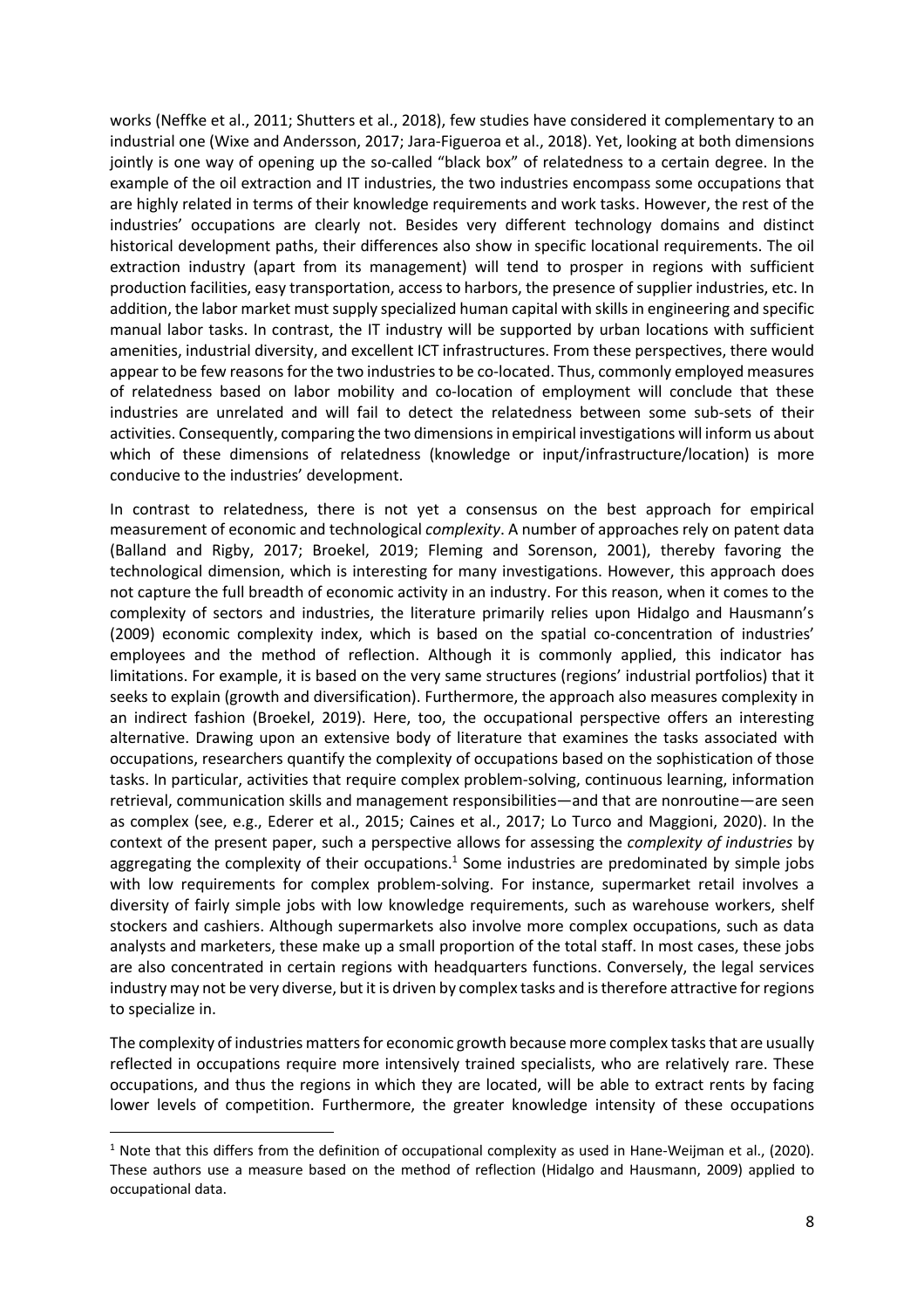implies that they are more potent sources of knowledge; as a result, the presence of complex industries fuels cross-fertilization and knowledge externalities that in turn spur further economic growth. These industries' specialized and complex knowledge also contributes to their respective regions' future diversification into other— and potentially even more complex—activities. Thus, these industries represent a crucial basis for sustained long-term growth (Hidalgo and Hausmann, 2009). This discussion shows that the economic relevance of economic complexity is largely (but not exclusively) based on human capital arguments. This, in turn, is expressed in the sophistication and complexity of the tasks that individuals are able to perform. Although complexity may be quantified through indirect approaches based on industry co-concentration such as the one proposed by Hidalgo and Hausmann (2009), there are more direct and precise measures available when taking an occupational perspective.

Although a region's diversity, relatedness and complexity of occupations individually matter for its development, there are important interdependencies between them (Juhász et al., 2020). Building competences in more complex tasks is a long and demanding process that typically requires gradual diversification from less complex into more complex tasks. This process is easier when related occupations are present. Regions with a large variety of occupations are also more likely to contain unrelated knowledge combinations, which may occasionally spur the development of competence in unexpected areas.

At this point, it is important to acknowledge certain nuances involved when working with occupational data. Generally, using occupational information allows researchers to assess the diversity and relatedness of regions' knowledge bases with greater precision than what they can do by just looking at industries. Furthermore, in terms of relatedness, occupational data can help disentangle knowledgerelated effects from more pecuniary ones related to the sharing of infrastructure and institutions, the presence of specialized suppliers, and labor market pooling effects. However, there are several shortcomings. First, the validity of many occupational indicators has not yet been widely established. Therefore, it remains unclear to what extent measures of diversity, relatedness and complexity developed for industries can also be applied to occupations within industries. Crucially, most measures utilize information of standard classifications of occupations. Consequently, such measures are only as good as the occupational classifications on which they are based. These classifications differ across locations, e.g., between Europe and the US. Consequently, using this data usually requires the application of concordances and crosswalks that may potentially introduce systematic biases. Second, occupational data are often hard to come by, especially at the industry-region level. Some of the concepts discussed above require detailed longitudinal data at the individual level, which is even less accessible. Finally, the study of occupational complexity depends on survey data, which has only been gathered from limited samples of employees in select countries. Thus, from the data available, it may be unclear, for example, to what extent the complexity of an occupation in a particular country context also applies in other contexts. Nevertheless, when available, the benefits of occupational information clearly outweigh these drawbacks.

Next, we will illustrate how occupational diversity, relatedness, and complexity can be empirically measured and how their relevance for economic development can be assessed, using labor market regions in Norway as examples.

#### **MEASURING THE OCCUPATIONAL COMPOSITION OF REGIONAL INDUSTRIES**

The literature offers various approaches to empirically capture relatedness, diversity, and complexity at different levels. Below, for each dimension, we present one of the most promising (in the eyes of the authors) contemporary measurement approaches. We therefore focus on the approaches that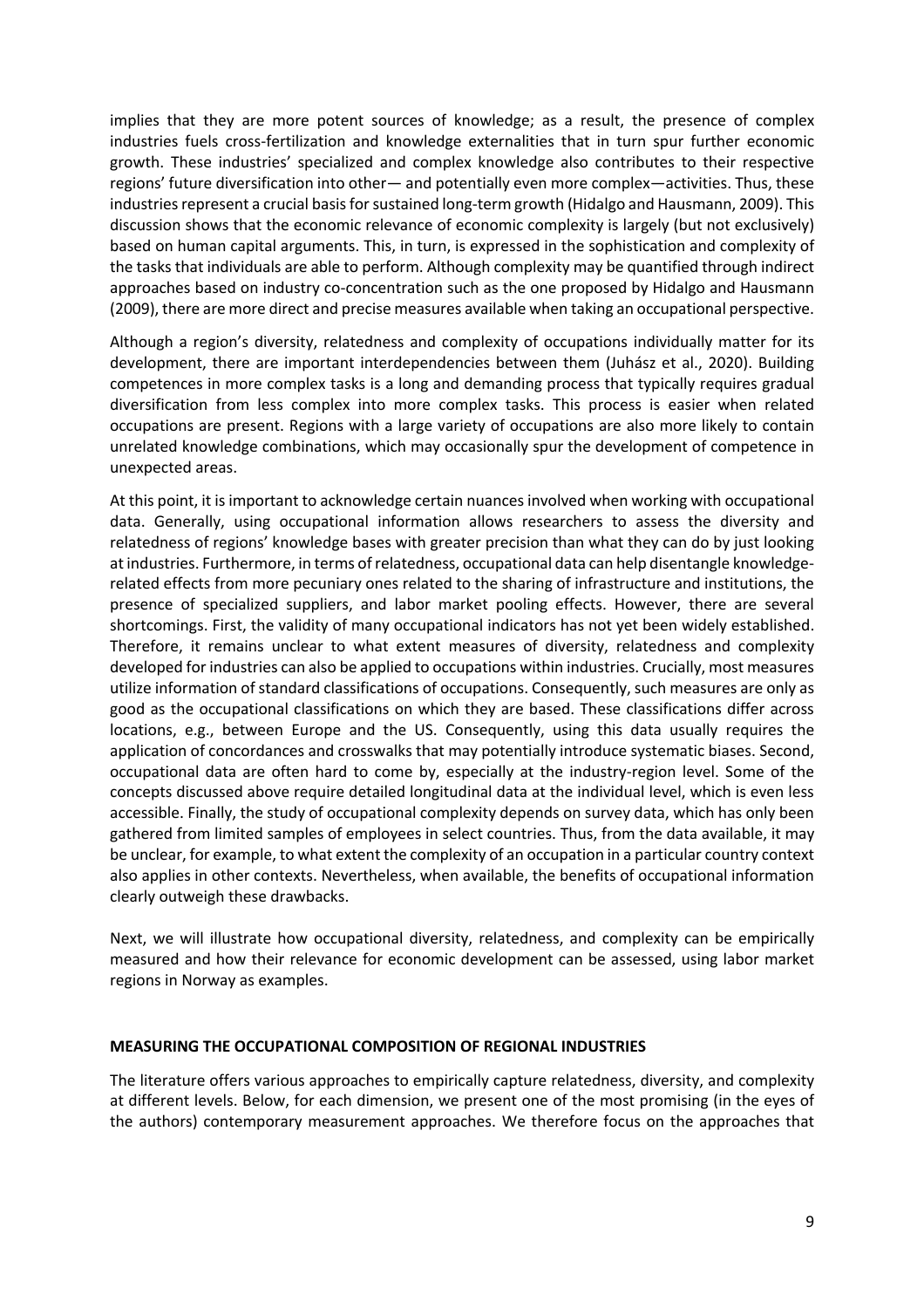leverage the availability of occupational data. We strongly suggest that future research thoroughly compare different measures from both theoretical and empirical perspectives.

#### **Measuring occupational diversity**

To capture occupational diversity, one approach is to use a fractionalization measure based on, e.g., Alesina et al. (2003). This index is commonly used in studies of diversity in other contexts, such as ethnic or birthplace diversity. Applied to the study of occupational diversity at the industry-region level, the construction of this index is as follows:

$$
DIVERSE_{irt} = 1 - \sum_{o=1}^{O} s_{oirt}^2
$$
 (Eq. 1)

In this measure, s is the proportion of employees in industry  $i$ , in region  $r$ , at time  $t$  that work in occupation  $o$ ; *O* is the number of different occupations represented in that industry-region in the same year. The index ranges between 0 and 1. A maximum diversity value nearing 1 reflects a situation where an industry-region consists of an equal number of people in each occupation. A value of 0 reflects a situation where all the employees have the same occupation.

#### **Measuring occupational complexity**

In contrast to a growing number of studies relying on an indirect and second-nature approximation of economic complexity using the approach of Hidalgo and Hausmann (2009), considering the occupational dimension gives access to a direct first-nature approach of measuring industries' complexity. That is, we propose to follow insights from labor economicsthat differentiate the difficulty of employees' everyday tasks to assess the complexity of economic activities (see, e.g., Ederer et al., 2015). This measure of task or skill complexity does not rely on information on industries' spatial distributions as in that of Hidalgo and Hausmann (2009). Thisis particularly relevant in small economies or those where industrial distribution is strongly shaped by natural resources and topography, as in Norway.

Lo Turco and Maggioni (2020) propose assessing the complexity of industries by means of the average complexity of the occupations an industry employs. This involves examining occupations' task complexity, which is well established in labor economics. Caines et al. (2017) have developed an index of the complexity of individual occupations, which represents this idea. Their index is based on US O\*NET data and represents a weighted aggregation of 35 variables as part of the O\*NET subsections "Abilities," "Skills," and "Generalized Work Activities." The variables specifically capture to what degree occupations involve solving complex problems, finding original solutions, applying critical thinking, analyzing data and information, etc. Using a principal components analysis, Caines et al. (2017) combine these variables into a single index, which is a continuous number theoretically ranging from 0 to 1.

Unfortunately, this complexity measure is based on a modification to the 1990 US Census occupational codes, which poses some challenges for its applications to European data. However, the US Bureau of Labor provides a crosswalk from the US SOC classification system to the European ISCO classification.<sup>2</sup> Because this is a one-to-many matching (967 SOC to 424 four-digit ISCO occupations), the corresponding SOC-based complexity values are aggregated by averaging across all SOC codes associated with one ISCO code.<sup>3</sup> These can be matched to the industry–occupation data. In a final step, complexity values at the four-digit NACE industry level can be estimated by weighting the occupational complexity values with the corresponding region- and year-specific shares of these occupations in the corresponding NACE industry. A drawback of this approach is that although the measure of complexity

<sup>2</sup> https://www.bls.gov/soc/soccrosswalks.htm.

<sup>&</sup>lt;sup>3</sup> We have experimented with alternative approaches, such as using the minimum and maximum, but the differences are marginal.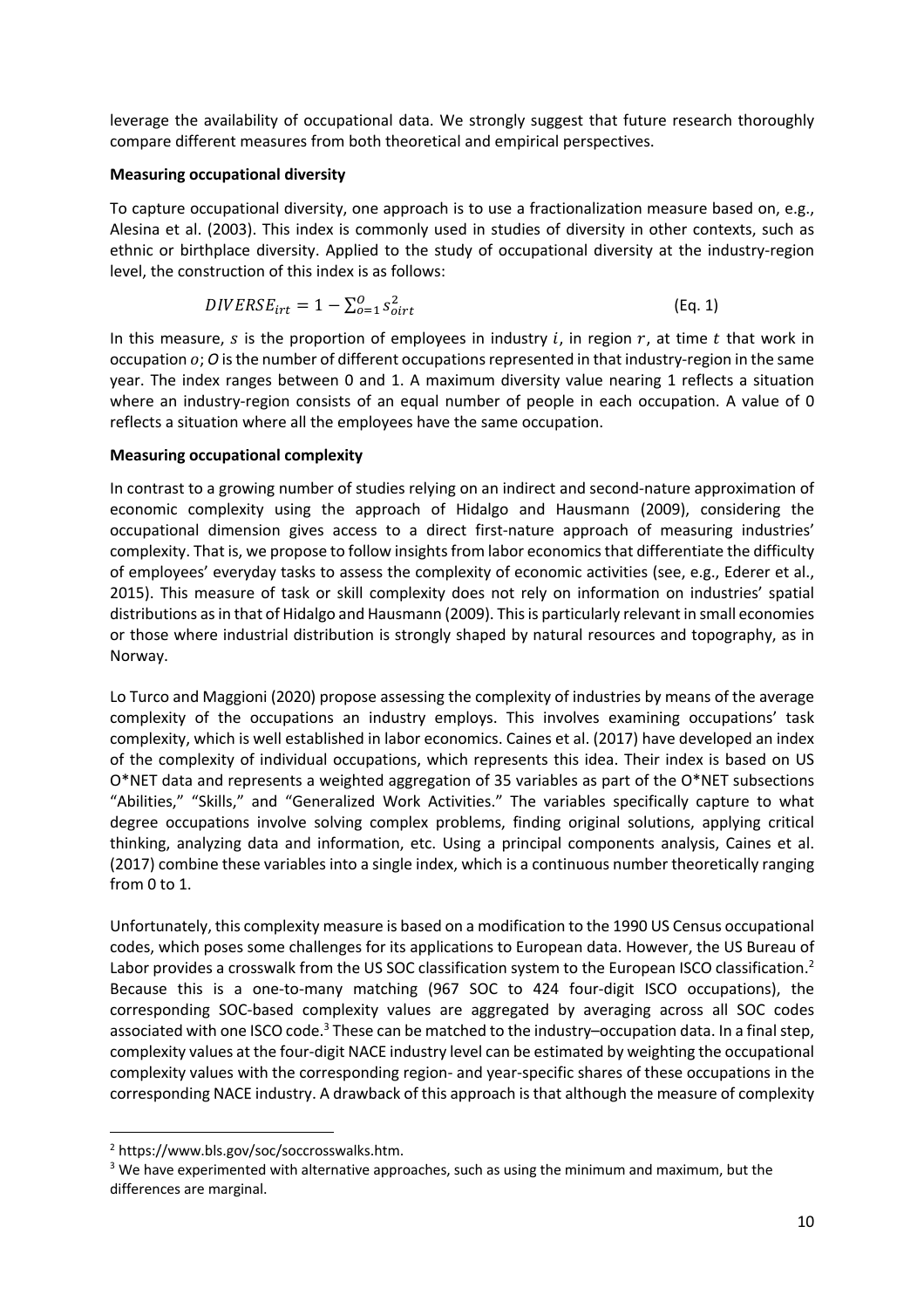varies over time due to changes in the occupational composition of industries in regions, the complexity values associated with the underlying occupations requires extensive survey data. Therefore, these values are measured at one moment in time—namely in the year 2019—in the empirical illustration below.

#### **Measuring occupational and industrial relatedness**

The occupational relatedness of industries can be approximated using an approach first developed to study industrial relatedness. By now, many studies of relatednessrely on the revealed skill relatedness approach based on labor mobility (e.g., Neffke and Henning, 2013; Fitjar and Timmermans, 2017). In this approach, two industries are related when labor mobility between them is higher than what would be statistically predicted. That is, two industries require related skills if workers often change from one industry to the other. A similar approach can be used to study occupational relatedness, wherein the difference is the underlying relatedness matrix. In this case, two occupations requiring related skills are indicated by workers frequently changing between them.

The first step of developing an occupational relatedness measure is to construct the occupational relatedness matrix using register data that identify individuals who change their occupation from one year to the next. We can count the number of individuals changing from occupation *o* to occupation *k* and compare this to the overall number of individuals starting to work in occupation *k* or leaving work in occupation *o*. When we observe greater mobility between any pair of occupations than what would be statistically predicted based on the overall tendency to take up or leave work in these occupations, we can consider the occupations to be related. This measure can further be projected to the industryregion level by calculating the related density for each industry-region (Hidalgo et al., 2007). Many studies focus on relatedness to activities in which the region has a revealed comparative advantage, i.e., where the location quotient is above one. However, a drawback of this approach is the rather arbitrary cut-off of observations with shares lower than the national average. Therefore, it can also be a good alternative to directly rely on occupations' employment shares.

This method requires a second step, where for each occupation *o* in region *r*, we weight the regional employment share of any other occupation *k* present in the same region with the corresponding relatedness measure in year *t*. Subsequently, all weighted employment shares are summed, yielding the related density of occupation *o* in region *r* and year *t*. In a final step, this occupation-specific measure is projected to the industry level by multiplying it by the region-specific occupation shares of industry *i*.

# **EMPIRICAL ILLUSTRATION**

To gain some understanding of these measures and to provide an initial indication of how various occupational characteristics are distributed across industries, we examine the distribution of occupational diversity, relatedness, and complexity in Norwegian industry-regions. We rely on individual-level registry data linked to establishments (linked employer–employee data) from Statistics Norway. The data contain detailed longitudinal information on workplace, industry and work location of all individuals employed in Norway's private sector for the period 2009–2016. The data cover all inhabitants over age 16 who are employed by private establishments and include a range of information about individual workers and establishments. From this registry, we first build a data set of the numbers of workers in each occupation per industry in each economic region of Norway; industries are identified at the four-digit NACE level using the SNI2007 industry classification system. Occupations are defined using the seven-digit level of the Norwegian SSYK98, which is consistent with the international ISCO-88 standard. For all estimations, we rely on the four-digit ISCO level.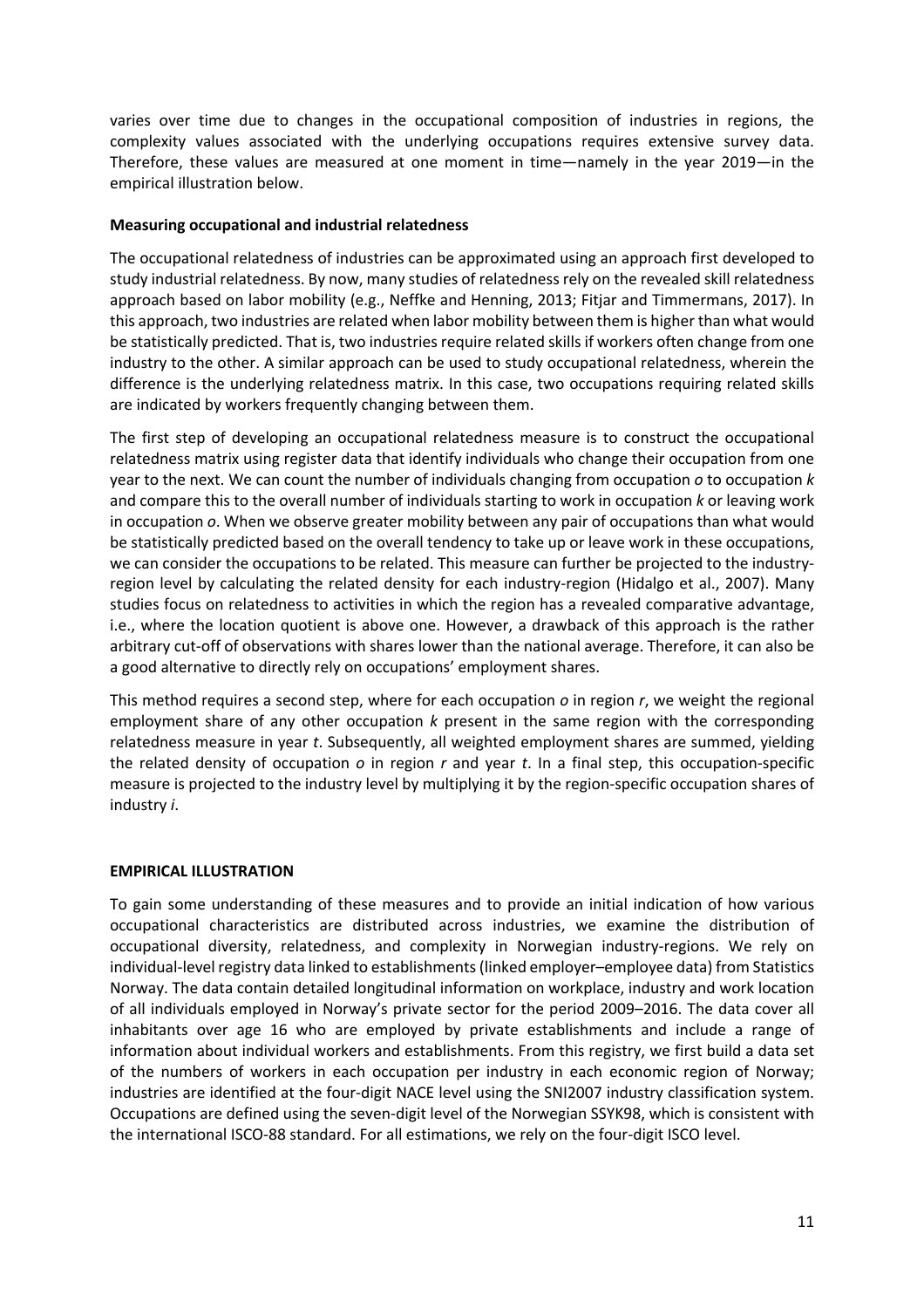From this data, we construct the measures defined above. We calculate all measures for industries in labor-market regions, which in Norway correspond to the statistical category of "economic regions." This allows for the measures of occupational diversity, complexity and relatedness to vary across different regions within the same industry, reflecting different regional characteristics and positions within each industry. Economic regions are officially defined by Statistics Norway and represent NUTS-4 regions at the level between the county and municipality, which are the official political and administrative units. Following Gundersen and Juvkam (2013), we merge integrated labor markets, which gives 78 regions in total. Below, we present the three novel indices for occupational diversity, relatedness and complexity in Norwegian industry-regions.

Table 1 shows the top 10 industries for occupational diversity in Norwegian regions. Various manufacturing industries are at the top of the list, alongside some mining industries. This reflects the division of labor in many manufacturing industries, where each worker specializes in a distinct part of the production process.

|                | <b>NACE</b> | <b>INDUSTRY</b>                                                | <b>DIVERSITY</b> |
|----------------|-------------|----------------------------------------------------------------|------------------|
| 1              | 28.91       | Manufacturing of machinery for metallurgy                      | 0.928            |
| $\overline{2}$ | 07.29       | Mining of other non-ferrous metal ores                         | 0.906            |
| 3              | 28.95       | Manufacturing of machinery for paper/paperboard production     | 0.901            |
| 4              | 64.20       | Activities of holding companies                                | 0.899            |
| 5              | 20.30       | Manufacturing of paints, varnishes and coatings                | 0.895            |
| 6              | 26.60       | Manufacturing of electromedical/electrotherapeutical equipment | 0.884            |
| 7              | 21.10       | Manufacturing of basic pharmaceutical products                 | 0.880            |
| 8              | 23.51       | Manufacturing of cement                                        | 0.868            |
| 9              | 08.91       | Mining of chemical/fertilizer minerals                         | 0.866            |
| 10             | 28.15       | Manufacturing of bearings, gears, gearing/driving elements     | 0.858            |

#### Table 1: Occupational diversity in Norwegian industries

Table 2 shows the top 10 industries with respect to average occupational complexity. The most complex industries in Norway include those related to oil and gas, research and development, and information technology. Architectural activities is another industry characterized by high average occupational complexity. Overall, sorting by average occupational complexity provides similar results as other classifications of industries (such as those based on education levels or knowledge intensity), which is reassuring for the face validity of the indicator. However, occupational complexity also reveals the sophistication of—in this case—the Norwegian oil and gas sector. Whereas oil and gas production are relatively simple extractive activities in some countries, operations in Norway's deep-water offshore fields pose major technological challenges that have led to the development of a highly complex knowledge-based industry (Thune et al., 2019). Such contextual differences may be masked by classifications based on industry codes (e.g., the OECD definitions of high-technology industries).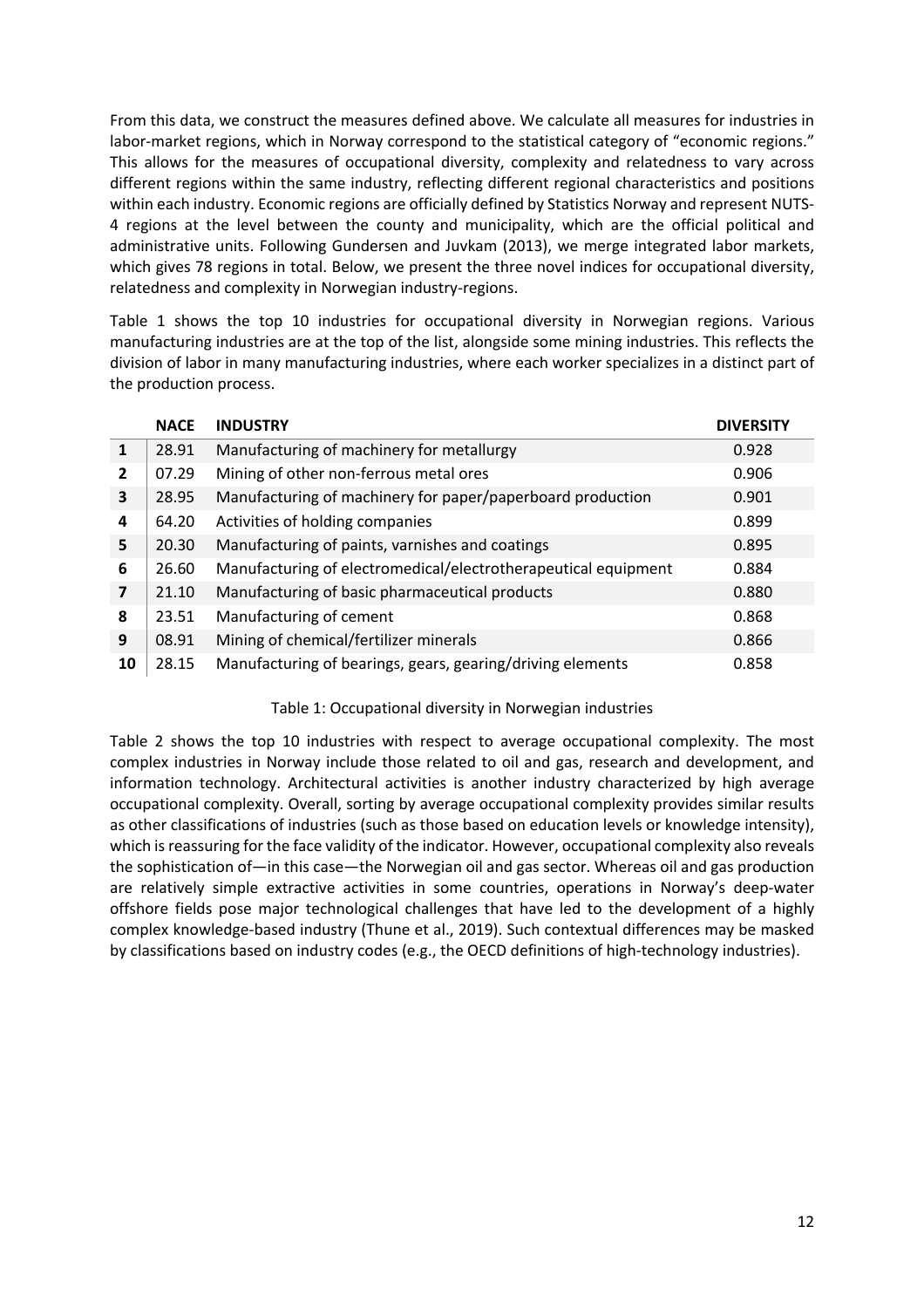|                         | <b>NACE</b> | <b>INDUSTRY</b>                                           | <b>COMPLEXITY</b> |
|-------------------------|-------------|-----------------------------------------------------------|-------------------|
| 1                       | 35.23       | Trade of gas through mains                                | 72.282            |
| $\overline{2}$          | 71.11       | Architectural activities                                  | 69.945            |
| 3                       | 06.10       | Extraction of crude petroleum                             | 64.370            |
| 4                       | 72.11       | R&D on biotechnology                                      | 63.574            |
| 5                       | 72.19       | Other R&D on natural sciences etc.                        | 63.237            |
| 6                       | 62.02       | Computer consultancy activities                           | 61.720            |
| $\overline{\mathbf{z}}$ | 62.09       | Other information technology/computer services activities | 61.622            |
| 8                       | 62.01       | Computer programming activities                           | 61.146            |
| 9                       | 62.03       | Computer facilities management activities                 | 61.114            |
| 10                      | 71.12       | Engineering activities/related technical consultancy      | 59.757            |

# Table 2: Occupational complexity in Norwegian industries

Table 3 shows the top 10 industries in terms of average occupation-related density in regions of Norway. This list covers a wide range of different industries, from those consisting of relatively simple low-end service occupations(mainly in retail) to those employing high-end specialists in highly complex occupations such as information technology, finance, and oil and gas. Several industries are also in various parts of the value-chain for food, from production (aquaculture) to processing and manufacturing to retail.

|                         | <b>NACE</b> | <b>INDUSTRY</b>                                 | <b>OCCUPATIONAL</b><br><b>RELATEDNESS</b> |
|-------------------------|-------------|-------------------------------------------------|-------------------------------------------|
| 1                       | 47.21       | Retail sale of fruit and vegetables             | 0.046                                     |
| $\overline{2}$          | 47.26       | Retail sale of tobacco products                 | 0.038                                     |
| 3                       | 06.10       | Extraction of crude petroleum                   | 0.037                                     |
| 4                       | 47.63       | Retail sale of music and video recordings       | 0.034                                     |
| 5                       | 66.11       | Administration of financial markets             | 0.033                                     |
| 6                       | 10.12       | Processing and preservation of poultry and meat | 0.032                                     |
| $\overline{\mathbf{z}}$ | 03.21       | Marine aquaculture                              | 0.031                                     |
| 8                       | 62.02       | Computer consultancy activities                 | 0.030                                     |
| 9                       | 10.82       | Manufacturing of cocoa, chocolate etc.          | 0.030                                     |
| 10                      | 62.03       | Computer facilities management activities       | 0.030                                     |

Table 3: Industries with the highest average occupation-related density

For comparison, Table 4 shows the top 10 industries with the highest industry-related density when using the traditional industrial relatedness measure, based on skill relatedness calculated from labor mobility across industries. In this case, the list is heavily dominated by industries in the oil and gas value chain, including general oil service providers, specialist manufacturers of machinery and ships, and engineering services. However, food-related industries are present here as well, reflecting another large sector in the Norwegian economy.

There is some overlap between the industries with the highest levels of occupational and industrial relatedness. However, at the same time, there are also noticeable differences between the two lists. Although industries in the oil and gas supply chain clearly stand out as having the highest levels of industrial relatedness, this is not so for occupational relatedness. Consequently, although the oil and gas-related industries appear to be at the core of the labor mobility network across industries, this does not apply to all of its occupations. Thus, shifting the focus to occupational relatedness reveals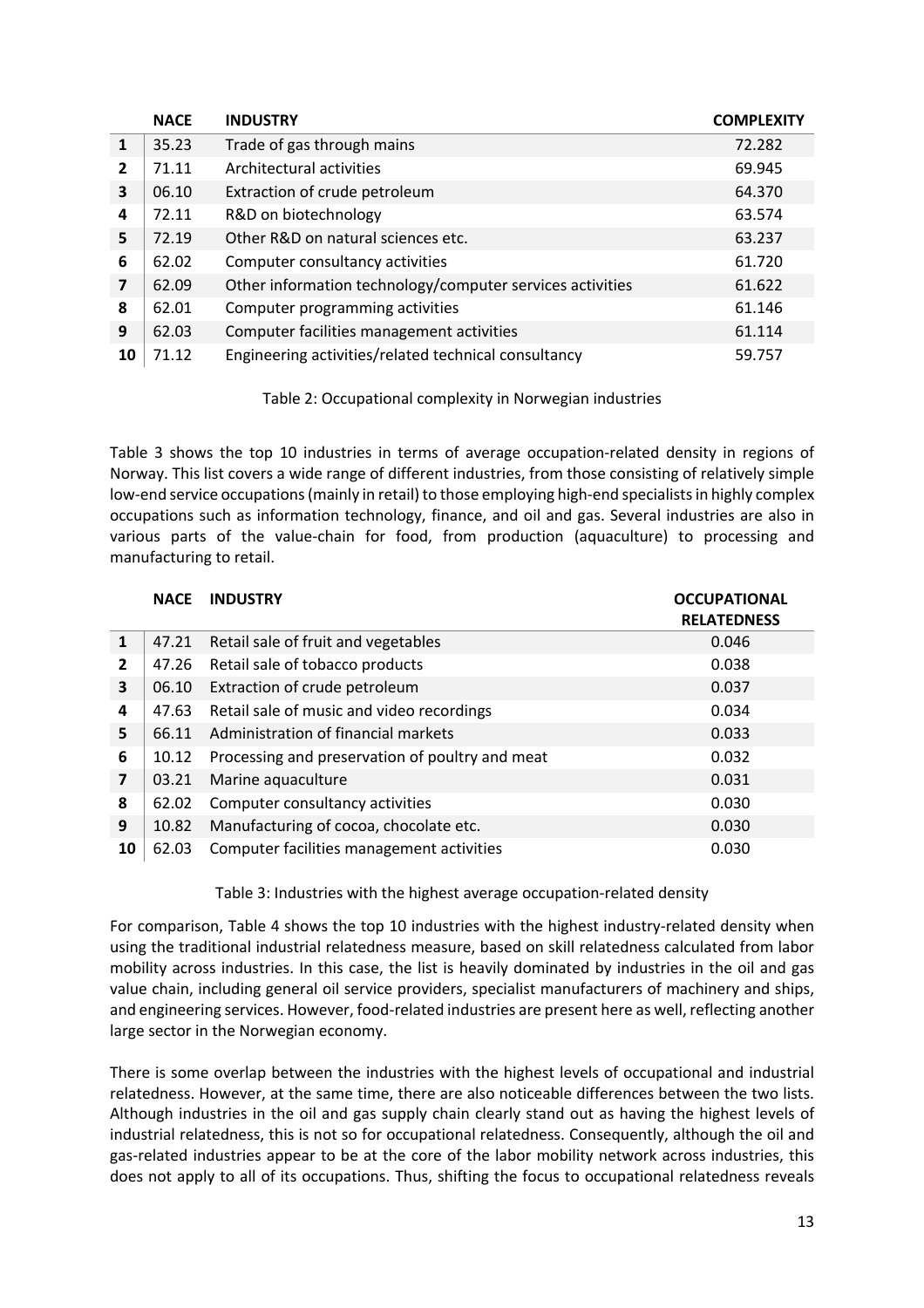that Norway's regional labor markets may be less shaped by the oil and gas industries than what a simple focus on industry relatedness would predict.

|    | <b>NACE</b> | <b>INDUSTRY</b>                                                 | <b>INDUSTRY</b><br><b>RELATEDNESS</b> |
|----|-------------|-----------------------------------------------------------------|---------------------------------------|
|    | 09.10       | Supply for petroleum/natural gas extraction                     | 0.317                                 |
| 2  | 28.92       | Manufacturing of machinery for<br>mining/quarrying/construction | 0.242                                 |
| 3  | 07.10       | Mining of iron ores                                             | 0.220                                 |
| 4  | 25.40       | Manufacturing of weapons and ammunition                         | 0.110                                 |
| 5  | 30.11       | Building ships and floating structures                          | 0.105                                 |
| 6  | 71.12       | Engineering activities/related technical consultancy            | 0.095                                 |
| 7  | 47.11       | Non-specialist stores with food, beverages, etc.                | 0.094                                 |
| 8  | 69.20       | Accounting/bookkeeping/tax consultancy                          | 0.090                                 |
| 9  | 16.21       | Manufacturing of veneer sheets, wood-based materials            | 0.083                                 |
| 10 | 10.20       | Processing and preservation of fish, etc.                       | 0.081                                 |

Table 4: Industry with the highest average industry-related density

#### **HOW ARE COMPLEXITY, RELATEDNESS AND DIVERSITY RELATED TO REGIONAL DEVELOPMENT?**

To further illustrate the use of the empirical measures, we assess their relation to long-term regional employment growth in Norway. We start from the initial conditions in 2009 and examine their associations with the subsequent development of employment in Norwegian industry-regions. We use the NACE four-digit level for industries and economic regions corresponding to functional labor markets. The dependent variable isthe corresponding average annual growth rates of employment for the period 2009–2014. We fit an OLS regression model in which employment growth is explained by the initial values of employment (*EMPL*<sub>ir</sub><sup>2009</sup>) as well as the set of independent variables with their values in the year 2009 (X<sub>ir</sub><sup>2009</sup>). The vector X<sub>ir</sub><sup>2009</sup> contains the variables of interest—diversity, relatedness, and complexity—as well as relevant controls such as population density  $(POP. DEN_r^{2009})$ and the location quotient of the focal industry ( $LQ_{ir}^{2009}$ ). We use multiway clustered standard errors to account for potential clustering in the industrial and regional dimensions. To further reduce potential biases induced by industry-wide shocks or specificities, we add industry-fixed effects at the two-digit NACE level. All variables are log-transformed (indicated by an 'l' preceding the variables' names). We increase the robustness of the estimations by excluding industries with fewer than five employees and focusing on the private sector. Table 5 shows descriptive statistics for the variables included in the analysis. Figure 2 shows the pairwise correlations between all variables included in the empirical models for the analytical sample.

As discussed in the theory section, we expect that the importance of relatedness, complexity, and diversity will vary between simple and complex industries. To explore this, we split the data (industryregions) into three samples based on industries' levels of complexity. The first sample contains all industry-regions in the lower third of the complexity distribution; the second sample contains those in the middle third, and the last sample contains the upper third.

| <b>VARIABLE</b> | N     | <b>MEAN</b> | ST. DEV. | <b>MIN</b> | PCTL(25) | PCTL(75) | <b>MAX</b> |
|-----------------|-------|-------------|----------|------------|----------|----------|------------|
| <b>EMPL</b>     | 6.276 | 192.295     | 592.261  | 8.000      | 30,000   | 144.2    | 12.890     |
| <b>POP.DEN</b>  | 6.276 | 44.136      | 54.808   | 2.211      | 8.165    | 63.990   | 206.304    |
| LQ              | 6.276 | 4.165       | 12.991   | 1.002      | 1.748    | 3.030    | 424.011    |
| <b>IND.REL</b>  | 6,276 | 0.079       | 0.064    | 0.000      | 0.030    | 0.114    | 0.810      |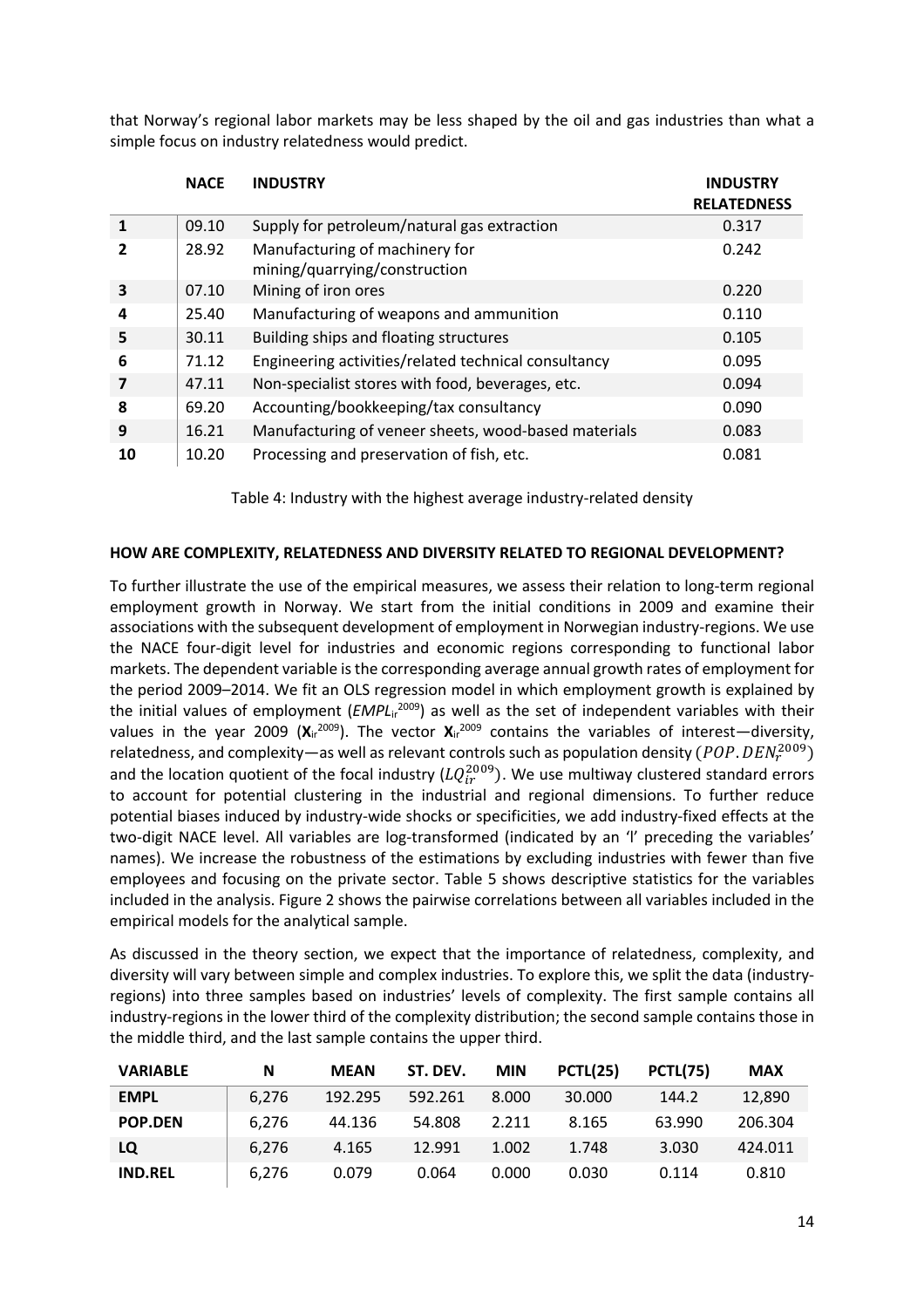| <b>DIVERS</b>  | 6,276 | 0.574              | 0.161 | 0.000 | 0.462  | 0.696  | 0.938  |
|----------------|-------|--------------------|-------|-------|--------|--------|--------|
| <b>COMPLEX</b> | 6,276 | 40.618 8.765 7.086 |       |       | 36.124 | 45.161 | 71.806 |
| <b>OCC.REL</b> | 6,276 | 0.016              | 0.010 | 0.000 | 0.008  | 0.022  | 0.073  |

Table 5: Descriptive statistics





Table 6 presents the results of the regressions. In the basic model (column 1), the initial levels of the dependent variable *lEMPL* are significantly negatively related to growth rates, following a commonly observed pattern in the literature. Moreover, the estimates confirm positive development in more urbanized regions, as population density (*POP.DENS*) is associated with higher employment growth rates. In the basic model, we do not find any significant relationship between location quotient and the dependent variables. This is quite unexpected, given the large attention that specialization and agglomeration have received in the traditional literature on regional growth (e.g., Combes, 2000). The explanatory power of the variable is also not accounted for by other variables, because it is not correlated with the absolute employment or with any of the relatedness variables (Figure 1).

With respect to the variables of interest, we observe a significantly positive coefficient of industrial relatedness (*IND.REL*). This suggests that industries co-located with other related industries outgrow those located in less supportive surroundings. This confirms a main proposition of the literature on relatedness and supports the concept of regions' path-dependent development (Boschma, 2017). We find no significant relationship between employment growth and industries' diversity of occupations nor their level of complexity. The absence of such a relationship may be attributable to their influence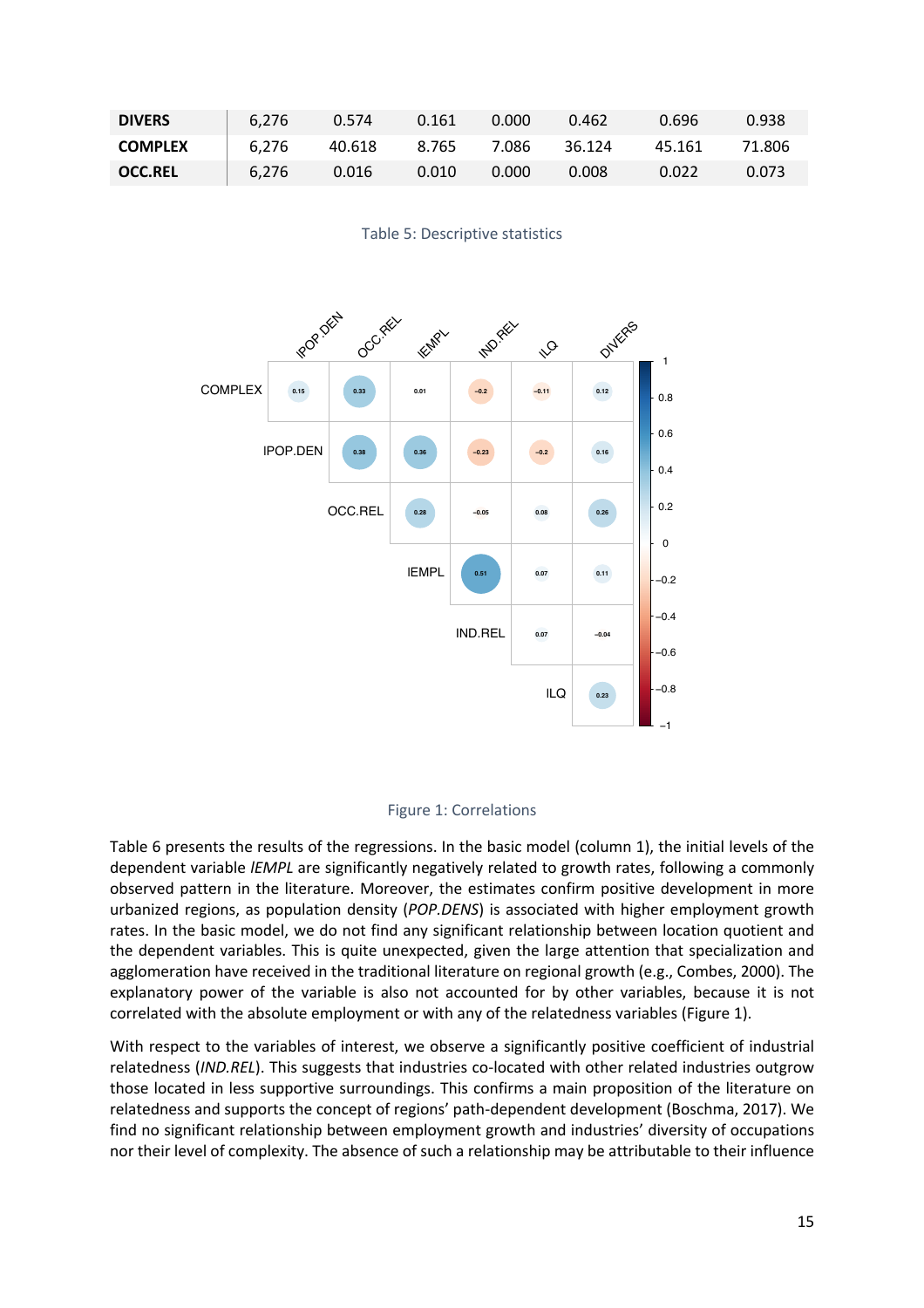being conditional on the levels of complexity. By splitting the data into different subsamples (see previous section), we shed on light on the potential explanations for this absence.

We have argued that *IND.REL* should reflect pecuniary externalities related to labor market pooling, specialized suppliers, and sharing of infrastructure to a greater extent than *OCC.REL*. In contrast, *OCC.REL* can be expected to capture knowledge spillover effects more directly than *IND.REL*. Therefore, *IND.REL* can be expected to be more relevant to industrial growth in complex industries (Balland et al., 2020).

In contrast, less complex industries (e.g., manufacturing) often prefer surroundings with supportive infrastructures and relatively cheap industrial sites (Keeble et al., 1983). In Norway, for many manufacturing industries, proximity to hydropower facilities is crucial because it ensures access to cheap energy. For such industries, competitive advantages may arise from pecuniary externalities. Although this prediction appears plausible, it is not supported by the analysis. Table 7 gives insights into the relationships between relatedness and employment growth when splitting the sample into simple, average and complex industries, respectively. Generally, manufacturing industries are more likely to fall into the first or second category, whereas knowledge-intensive activities are most often equated with complex tasks. Neither *OCC.REL* nor *IND.REL* have significant coefficients in any models for this sub-sample analysis, which casts some doubt on complexity being the decisive dimension here.

Although it does not have a significant relationship with employment growth for the full sample (Table 6), occupational diversity (*DIVERSE*) does have a significantly positive coefficient when splitting the observations by their level of complexity. In this case, diversity appears to support growth for industries with an average level of complexity (Table 7), which suggests that such industries relying on a diversity of skills, competences, and knowledge (as expressed in the diversity of their occupations) grow more than those with less diversity in their occupations. Industries of medium complexity are largely manufacturing- or wholesale-based. Therefore, we interpret diversity as a reflection of industries concentrating many of their activities in the same places. Concentrating many activities within the same industry will translate into a diverse set of activities that have, on average, a medium level of complexity. The observed positive effects are likely to represent the benefits associated with the co-location of headquarters, R&D labs, and production units in the same places. Especially in manufacturing sectors, co-location smoothens management processes, facilitates knowledge spillover, and supports easier communication (Ivarsson and Alvstam, 2017).

In contrast to relatedness and diversity, we do not observe a significant coefficient for complexity (*COMPLEX*) in any of the models. Accordingly, this dimension appears to be of little relevance to employment growth in Norwegian regions during this period.

|                 | <b>MODEL 1</b> | <b>MODEL 2</b> | <b>MODEL 3</b> | <b>MODEL 4</b> |
|-----------------|----------------|----------------|----------------|----------------|
| <b>LEMPL</b>    | $-0.012***$    | $-0.012***$    | $-0.012***$    | $-0.013***$    |
|                 | (0.003)        | (0.003)        | (0.003)        | (0.003)        |
| <b>LPOP.DEN</b> | $0.007***$     | $0.007***$     | $0.007***$     | $0.006***$     |
|                 | (0.002)        | (0.002)        | (0.002)        | (0.002)        |
| LLQ             | $-0.006$       | $-0.006$       | $-0.006$       | $-0.006$       |
|                 | (0.003)        | (0.003)        | (0.003)        | (0.003)        |
| <b>IND.REL</b>  | $0.085^*$      | $0.085$ *      | $0.090^*$      | $0.092^*$      |
|                 | (0.042)        | (0.042)        | (0.041)        | (0.042)        |
| <b>DIVERS</b>   |                | $-0.002$       | $-0.004$       | $-0.003$       |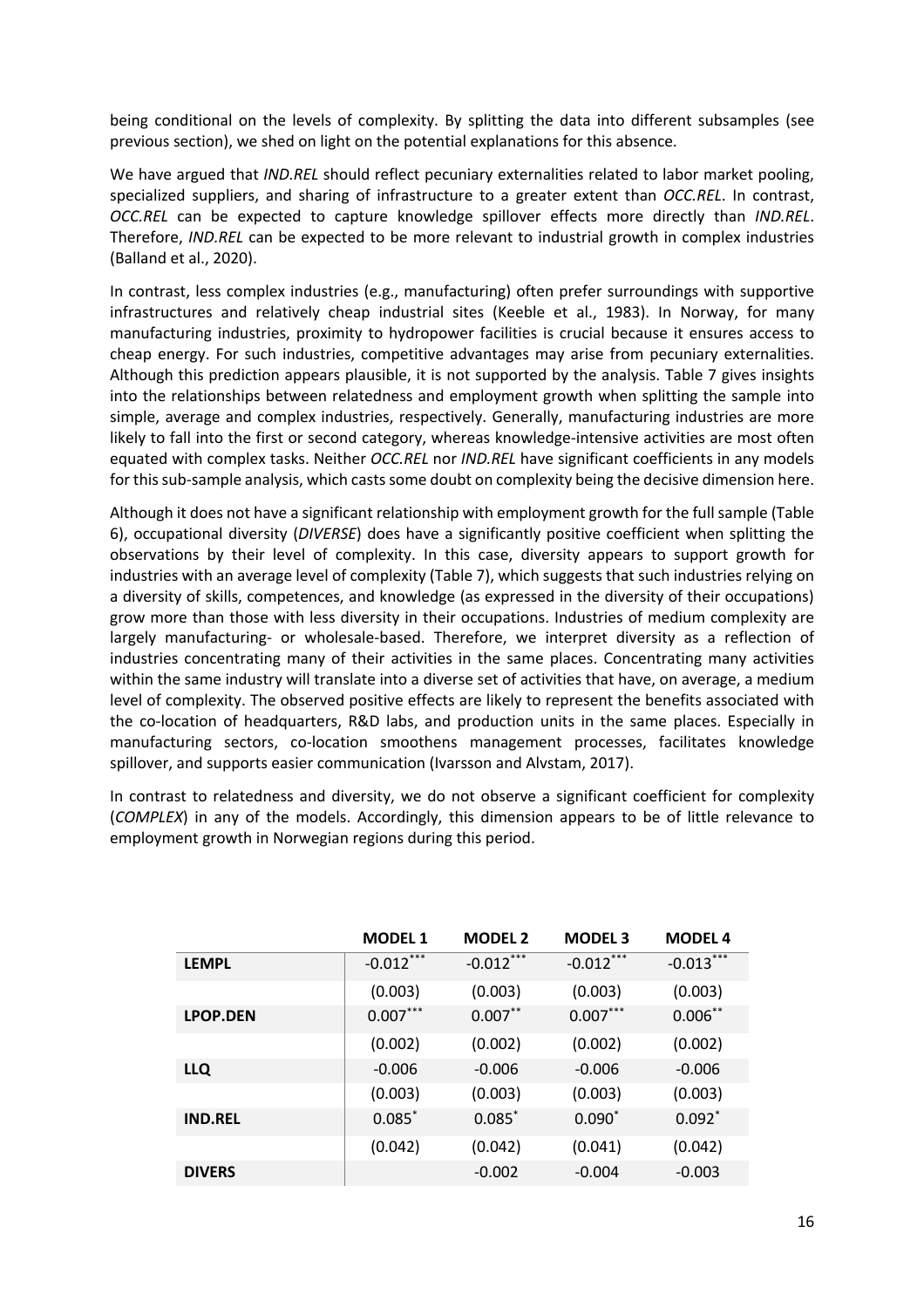|                                     |          | (0.013)  | (0.013)  | (0.014)  |  |  |  |  |  |
|-------------------------------------|----------|----------|----------|----------|--|--|--|--|--|
| <b>COMPLEX</b>                      |          |          | 0.000    | 0.000    |  |  |  |  |  |
|                                     |          |          | (0.000)  | (0.000)  |  |  |  |  |  |
| <b>OCC.REL</b>                      |          |          |          | 0.280    |  |  |  |  |  |
|                                     |          |          |          | (0.248)  |  |  |  |  |  |
| NUM. OBS.                           | 6226     | 6226     | 6226     | 6226     |  |  |  |  |  |
| $R^2$ (FULL MODEL)                  | 0.052    | 0.052    | 0.052    | 0.052    |  |  |  |  |  |
| $R^2$ (PROJ MODEL)                  | 0.010    | 0.010    | 0.011    | 0.011    |  |  |  |  |  |
| ADJ. R <sup>2</sup> (FUL MODEL)     | 0.041    | 0.041    | 0.041    | 0.041    |  |  |  |  |  |
| ADJ. $R^2$ (PROJ<br><b>MODEL)</b>   | $-0.000$ | $-0.001$ | $-0.001$ | $-0.000$ |  |  |  |  |  |
| <b>NUM. GROUPS:</b><br><b>NACE2</b> | 65       | 65       | 65       | 65       |  |  |  |  |  |
| ***P < 0.001; **P < 0.01; *P < 0.05 |          |          |          |          |  |  |  |  |  |

Table 6: Estimated results – main model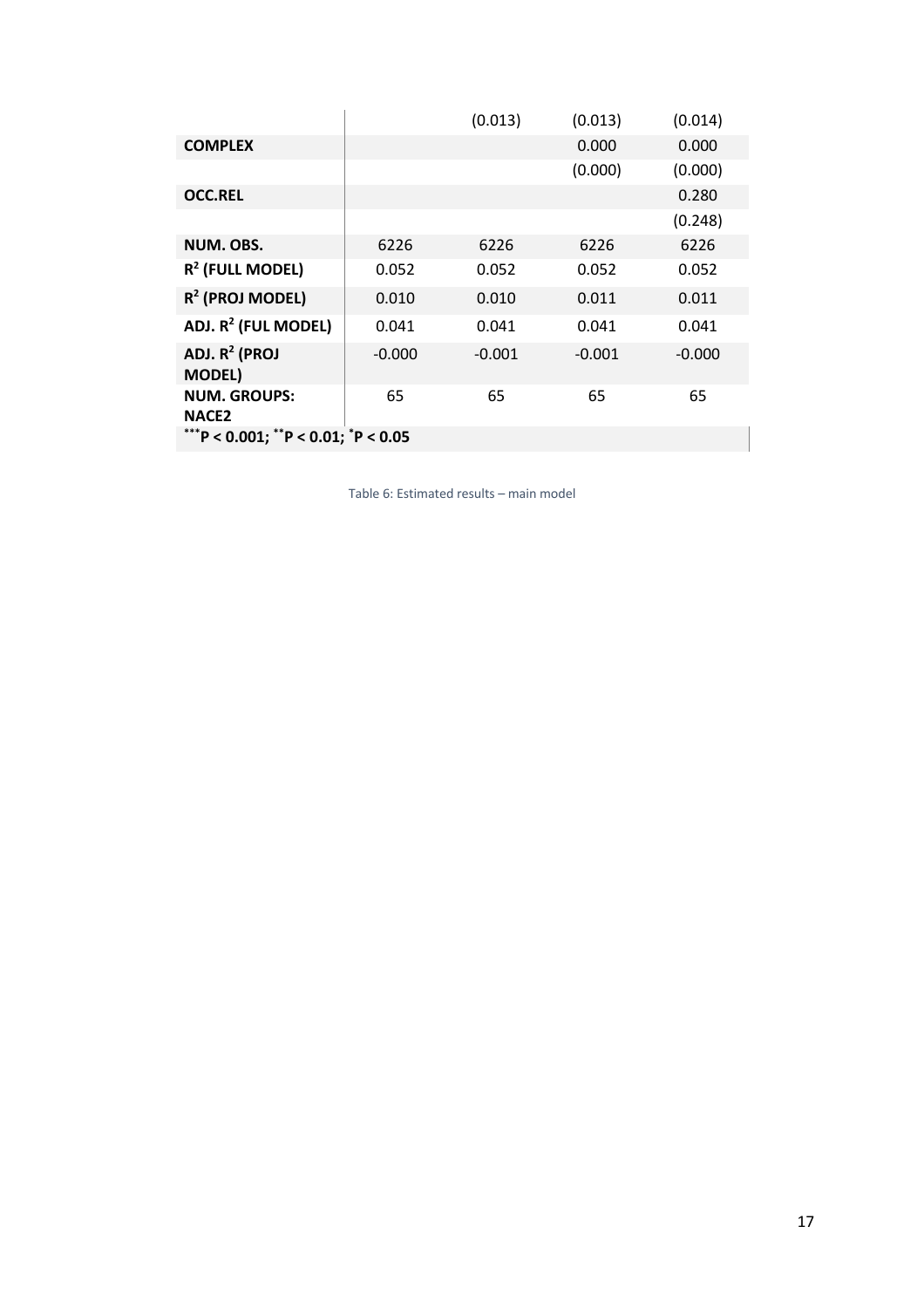| <b>STATISTICAL MODELS</b>                   |                                     |            |                        |                        |                       |          |          |                       |                |                |                |                |
|---------------------------------------------|-------------------------------------|------------|------------------------|------------------------|-----------------------|----------|----------|-----------------------|----------------|----------------|----------------|----------------|
|                                             | <b>Simple</b>                       | Simple     | <b>Simple</b>          | Simple                 | Average               | Average  | Average  | Average               | <b>Complex</b> | <b>Complex</b> | <b>Complex</b> | <b>Complex</b> |
| <b>LEMPL</b>                                |                                     |            |                        |                        | $-0.005$              | $-0.006$ | $-0.005$ | $-0.005$              | $-0.015***$    | $-0.015***$    | $-0.016$ **    | $-0.016$ **    |
|                                             | $0.018^{\ast\ast\ast}$              | $0.018***$ | $0.018^{\ast\ast\ast}$ | $0.018^{\ast\ast\ast}$ |                       |          |          |                       |                |                |                |                |
|                                             | (0.005)                             | (0.005)    | (0.005)                | (0.005)                | (0.004)               | (0.004)  | (0.003)  | (0.003)               | (0.005)        | (0.005)        | (0.005)        | (0.005)        |
| <b>LPOP.DEN</b>                             | $0.010**$                           | $0.010**$  | $0.010*$               | $0.010*$               | 0.005                 | 0.004    | 0.005    | 0.005                 | 0.007          | 0.007          | 0.006          | 0.006          |
|                                             | (0.004)                             | (0.004)    | (0.004)                | (0.004)                | (0.003)               | (0.003)  | (0.003)  | (0.003)               | (0.004)        | (0.005)        | (0.004)        | (0.004)        |
| LLQ                                         | $-0.005$                            | $-0.004$   | $-0.005$               | $-0.005$               | $-0.012$ <sup>*</sup> | $-0.013$ | $-0.013$ | $-0.013$ <sup>*</sup> | $-0.003$       | $-0.002$       | $-0.002$       | $-0.002$       |
|                                             | (0.005)                             | (0.005)    | (0.005)                | (0.005)                | (0.005)               | (0.005)  | (0.005)  | (0.005)               | (0.006)        | (0.006)        | (0.005)        | (0.006)        |
| <b>IND.REL</b>                              | 0.095                               | 0.098      | 0.100                  | 0.106                  | 0.027                 | 0.024    | 0.023    | 0.021                 | 0.173          | 0.177          | 0.180          | 0.182          |
|                                             | (0.056)                             | (0.057)    | (0.055)                | (0.056)                | (0.048)               | (0.048)  | (0.047)  | (0.048)               | (0.104)        | (0.105)        | (0.107)        | (0.111)        |
| <b>DIVERS</b>                               |                                     | $-0.018$   | $-0.018$               | $-0.021$               |                       | $0.044*$ | $0.044*$ | 0.045                 |                | $-0.026$       | $-0.024$       | $-0.024$       |
|                                             |                                     | (0.020)    | (0.020)                | (0.020)                |                       | (0.018)  | (0.018)  | (0.018)               |                | (0.025)        | (0.025)        | (0.025)        |
| <b>OCC.REL</b>                              |                                     |            | 0.177                  | 0.138                  |                       |          | $-0.184$ | $-0.178$              |                |                | 0.546          | 0.538          |
|                                             |                                     |            | (0.515)                | (0.495)                |                       |          | (0.551)  | (0.556)               |                |                | (0.363)        | (0.383)        |
| <b>COMPLEX</b>                              |                                     |            |                        | 0.001                  |                       |          |          | $-0.001$              |                |                |                | 0.000          |
|                                             |                                     |            |                        | (0.001)                |                       |          |          | (0.002)               |                |                |                | (0.001)        |
| <b>NACE-2 FE</b>                            | Yes                                 | Yes        | Yes                    | Yes                    | Yes                   | Yes      | Yes      | Yes                   | Yes            | Yes            | Yes            | Yes            |
| <b>CLUSTERED STD. ERR. NACE-</b><br>4       | Yes                                 | Yes        | Yes                    | Yes                    | Yes                   | Yes      | Yes      | Yes                   | Yes            | Yes            | Yes            | Yes            |
| <b>CLUSTERED STD. ERR.</b><br><b>REGION</b> | Yes                                 | Yes        | Yes                    | Yes                    | Yes                   | Yes      | Yes      | Yes                   | Yes            | Yes            | Yes            | Yes            |
| NUM. OBS.                                   | 2074                                | 2074       | 2074                   | 2074                   | 2077                  | 2077     | 2077     | 2077                  | 2075           | 2075           | 2075           | 2075           |
| $R^2$ (FULL MODEL)                          | 0.101                               | 0.101      | 0.101                  | 0.101                  | 0.067                 | 0.070    | 0.070    | 0.070                 | 0.064          | 0.064          | 0.065          | 0.065          |
| R <sup>2</sup> (PROJ MODEL)                 | 0.019                               | 0.019      | 0.019                  | 0.019                  | 0.010                 | 0.013    | 0.013    | 0.014                 | 0.010          | 0.011          | 0.012          | 0.012          |
| ADJ. R <sup>2</sup> (FULL MODEL)            | 0.075                               | 0.075      | 0.074                  | 0.074                  | 0.041                 | 0.043    | 0.043    | 0.042                 | 0.035          | 0.035          | 0.035          | 0.035          |
| ADJ. R <sup>2</sup> (PROJ MODEL)            | $-0.010$                            | $-0.010$   | $-0.010$               | $-0.010$               | $-0.017$              | $-0.015$ | $-0.015$ | $-0.016$              | $-0.021$       | $-0.021$       | $-0.020$       | $-0.021$       |
| <b>NUM. GROUPS: NACE2</b>                   | 55                                  | 55         | 55                     | 55                     | 54                    | 54       | 54       | 54                    | 60             | 60             | 60             | 60             |
|                                             | ***P < 0.001; **P < 0.01; *P < 0.05 |            |                        |                        |                       |          |          |                       |                |                |                |                |

Table 7: Determinants of employment growth in simple, average, and complex industries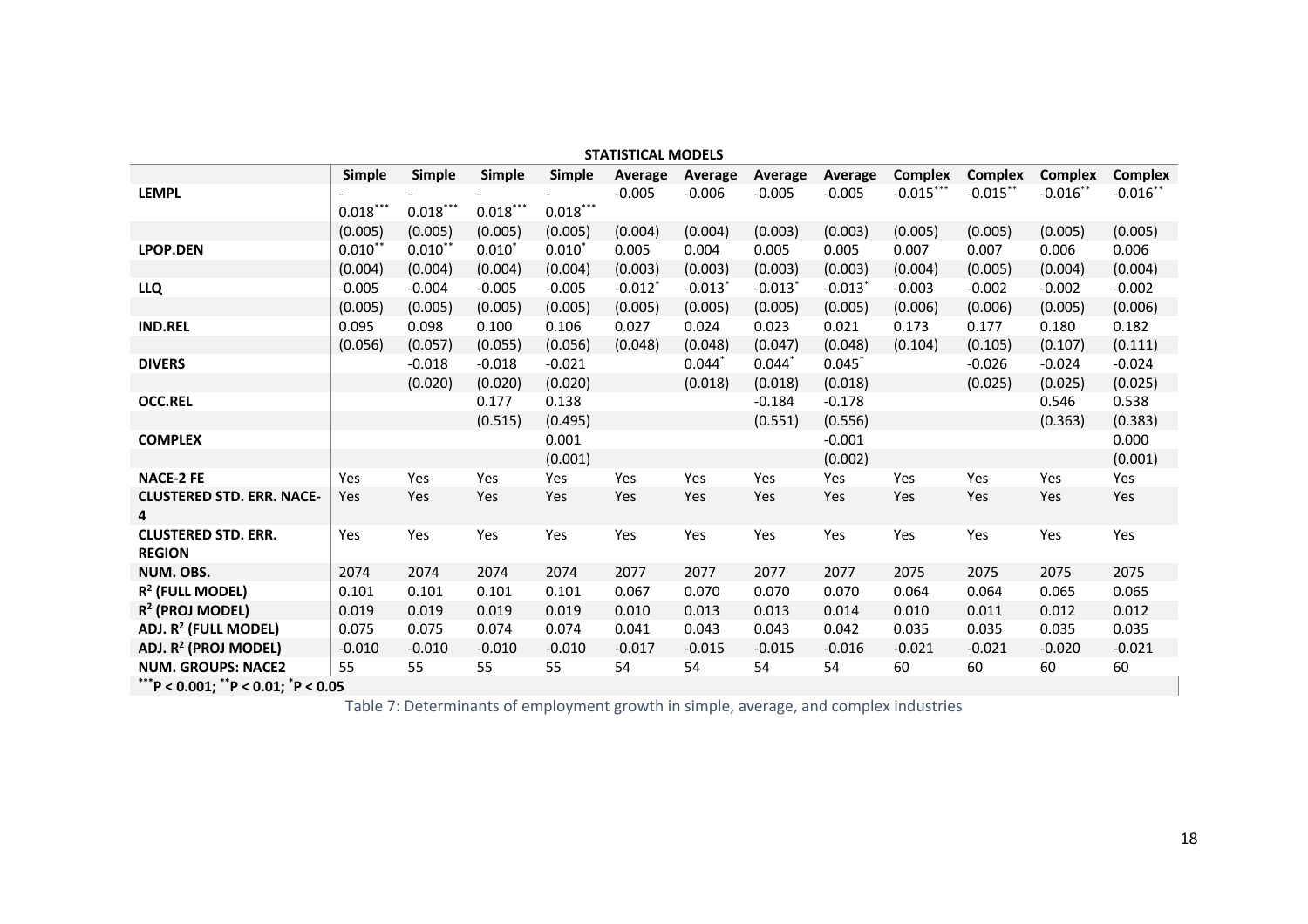#### **CONCLUSION**

The literature in regional development is generally in agreement that knowledge is an important driver of the economic growth of industries and regions. It is also the consensus that the sheer existence and magnitude of knowledge (including skills), as well as the co-location of competent actors, are not sufficient to explain growth differentials among regions. In fact, it is increasingly argued that the composition and quality of knowledge in regions is at least as crucial as the magnitude of their availability in this regard. However, we still know little about this dimension of regions' knowledge and skill portfolios. The present chapter focuses on three dimensions, namely diversity, relatedness and complexity, which are argued to be crucial for explaining regional growth. Although each of these dimensions has already been featured in empirical studies, the literature still has important limitations in several aspects, which we discussed in this chapter:

First, most existing studies tend to focus on a single dimension of a region's knowledge composition or, at most, consider two dimensions at a time. Few studies include all three (or even more) dimensions simultaneously. However, because the different dimensions are intertwined, it is important both to control for other dimensions and to consider the possibility of interactions between them. Second, the literature has so far been predominantly concerned with regional diversification. Fewer studies target other economic development outcomes. This makes it difficult to answer whether more diverse, related, and complex regions actually experience better economic development in a broader sense. Third, the literature that actually addresses developments apart from diversification also tends to have a rather limited view on this. Existing studies mainly explore the drivers of employment growth, largely neglecting equally important aspects such as sustainability, prosperity, and inequality. Fourth, empirical research often does not consider whether—and if so, how—the impact of diversity, relatedness and complexity varies across different contexts. For instance, growth processes are likely to be distinctively heterogeneous for cities and rural regions, for different institutional contexts, for specific countries, and for various industries. Finally, there is still no consensus on how to empirically approximate any of these dimensions. In particular, the three dimensions seem to be particularly related to regions' and industries' occupational composition. However, occupational data have been used to a very limited extent (e.g., Wixe and Andersson, 2017; Jara-Figueroa et al., 2018; Farinha et al., 2019; Hane-Weijman et al., 2020).

To illustrate these points, we conducted an empirical study using data on Norwegian regions and the industries and occupations within them. The analyses consider diversity, relatedness and complexity simultaneously and assess their contributions to employment growth. In the course of the analyses, we presented promising ways of empirically approximating the different dimensions. We also investigated the extent to which their influence varies between different types of industries (simple and complex) and between distinct geographical contexts (urban and rural). Moreover, we follow Wixe and Andersson (2017), Farinha et al. (2019), and Whittle and Kogler (2020) and open the black box of relatedness. Specifically, we differentiate between industrial and occupational relatedness, which allows for disentangling mechanisms related to knowledge spillovers and pecuniary externalities. In sum, the analysis underlines and addresses crucial aspects of the previous theoretical discussion and presents ideas on how to address some of the existing limitations in empirical set-ups.

Yet, the empirical analysis suggests that in the Norwegian context, the three dimensions (diversity, relatedness, and complexity) and the two distinct types of relatedness (occupational and industrial) provide few explanations for regional employment growth. Greatly contrasting with the theoretical predictions, we find empirical evidence only for the idea that pecuniary externalities arise from the presence of related industries, which translates into a positive association with employment growth. The empirical exercises thereby convey two important messages. Firstly, they clearly demonstrate the possibilities that are opened by working with occupational information alongside the traditional focus on industries. This approach allows for considering novel indicators that describe the structure of regional knowledge bases in a more detailed manner and from alternative perspectives. Most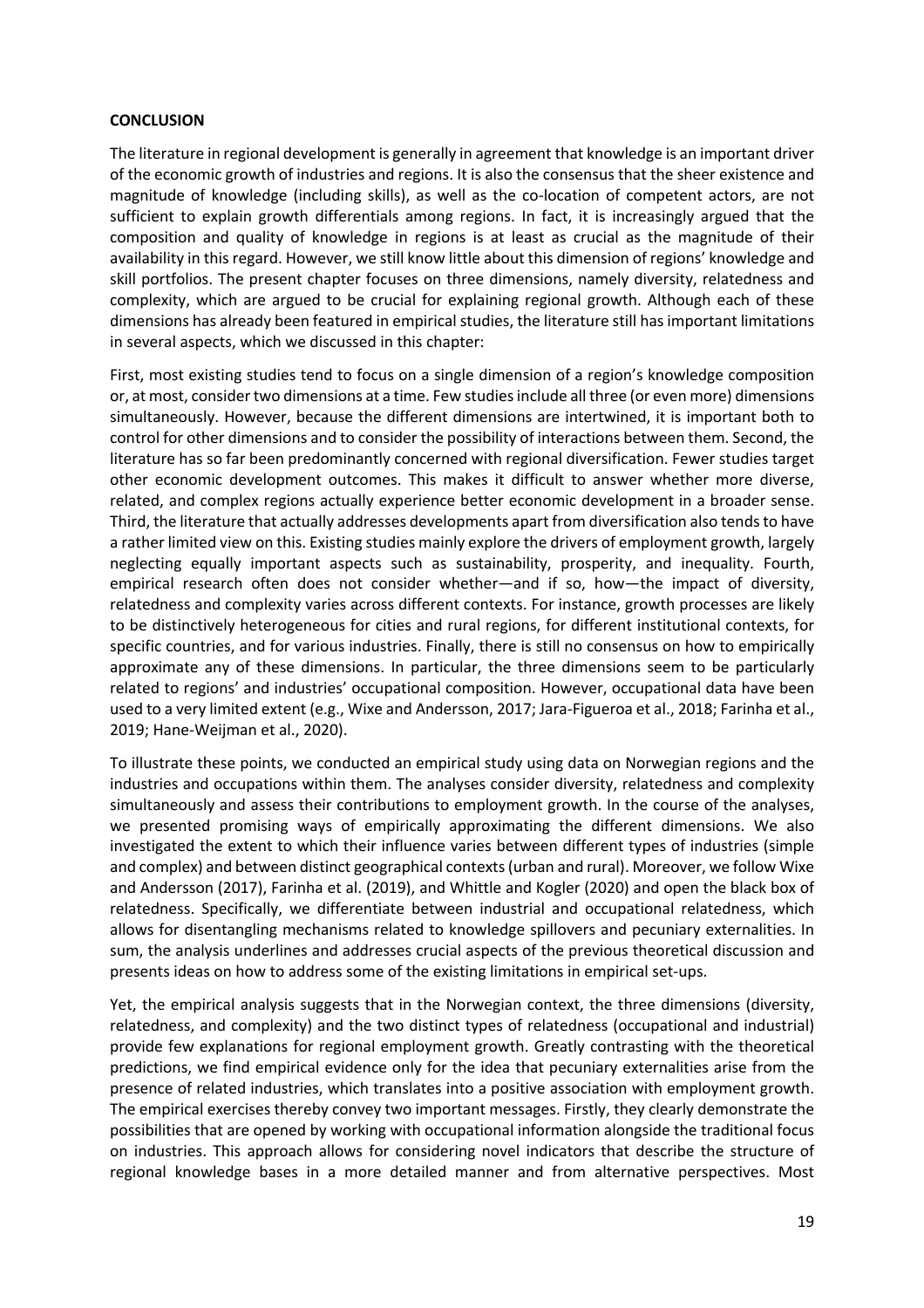importantly, it opens the door to assessments of the qualitative dimension of regions' knowledge portfolios. Secondly, context appears to be very important. The relevance of each of these dimensions has been confirmed in previous research, which, in some instances, also implied the use of similar indicators. And yet, even when using very detailed and reliable data, we fail to identify clear associations of most of these dimensions with regional employment growth in Norway. Consequently, employment growth in Norway appears to be driven by other factors. Norway is unique in many ways, most notably in the dominance of the oil and gas as well as seafood industries. These industries experienced a substantial demand boom during the observational period (2009 and 2014), as oil prices rose by about 25%. This translated into a strong employment boom in oil and gas industries (Fitjar and Timmermans, 2019). The qualitative dimensions of regions' knowledge portfolio may be less relevant. However, this is speculative, and we must leave it to future research to identify the precise contextual dimension underlying these rather unexpected results. Alternatively, like any other empirical study, the present study is not free of shortcomings, which may potentially be the root of the surprising findings.

To overcome the context (or country) specificity of the empirical analysis discussed above, we encourage investigations utilizing information on multiple countries. This will facilitate controlling for such distorting country specificities and thereby help to identify the general relevance of relatedness, diversity, and complexity. In addition, unique developments can be used to study the importance of these factors in extraordinary situations. For instance, exploring how these dimensions contribute to the resilience of regions in times of general economic shocks is of crucial relevance for policy makers. Some early empirical results underline this argument (see, e.g., Otto et al., 2014; Balland, Rigby and Boschma, 2015; Diodato and Weterings, 2015; Eriksson, Henning and Otto, 2016; Holm, Østergaard and Olesen, 2017).

Furthermore, employment growth is just one dimension to consider. Although it hasreceived the most attention in the literature, regional development growth does not show only in employment gains. For instance, regional economies also expand economically by expanding employees' wages. Employment growth and wage increases may go hand in hand, as growth in employment signals an increased demand for labor, which in competitive labor markets will lead to rising wages. Consequently, one can expect the three dimensions of diversity, relatedness, and complexity to have similar effects on wage as on employment growth. However, there are also good reasons for why they may differ. For instance, employment growth can be difficult to achieve because of a lack of qualified job candidates. In such cases, and with increasing demand for an industry's products or services, already employed workers will have greater leverage in salary negotiations. When new workers cannot be hired, the only visible indicator of an industry's growth will be increasing wages, while employment numbers will remain stable. Similarly, the contribution of an industry's employees to growth may materialize in employment growth outside the focal region or country. For instance, an innovation developed by an R&D team in Oslo, Norway, may result in a new production facility in Aalborg, Denmark. The facility will contribute to the revenues and profits of the corresponding company in Oslo, which in turn may increase the wages of the R&D team. In sum, looking at employment growth alone may give an incomplete picture of the true growth effects of diversity, relatedness, and complexity. Other dimensions, such as wage growth, need to be considered in future studies. Clearly, future work will have to overcome these limitations to reveal the true picture of the importance of diversity, relatedness, and complexity on regional growth.

In sum, in addition to providing a theoretical discussion on the importance of the qualitative dimension of regions' knowledge portfolios, this study highlights and illustrates some of the empirical approaches as well as their challenges that future research must address and overcome. Among others, it shows that having better (very detailed and fine-grained) data is not always sufficient. It also draws attention to the context specificity of these types of empirical exercises and raises the question of how future research can address this.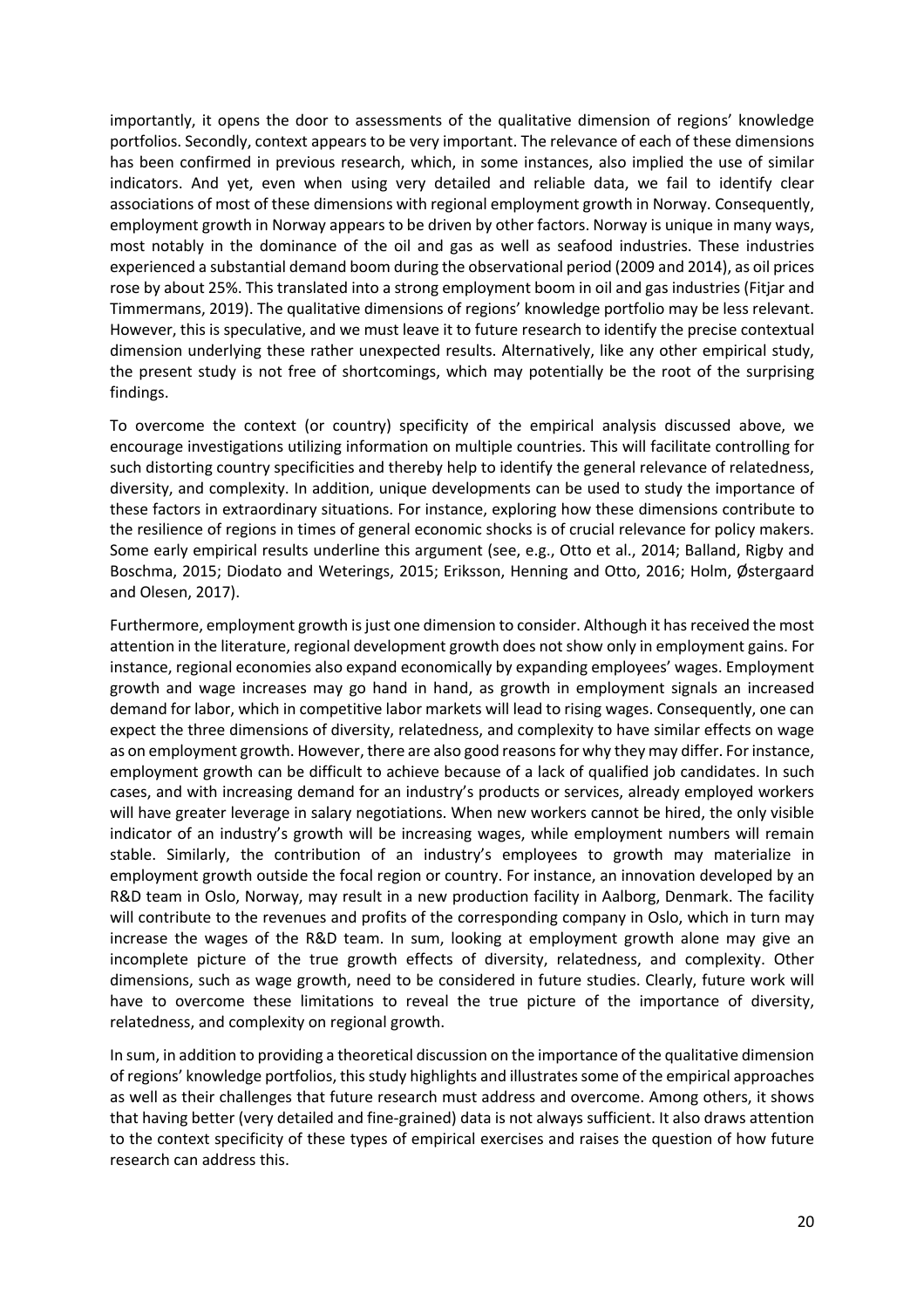#### **REFERENCES**

Alesina, A., Devleeschauwer, A., Easterly, W., Kurlat, S., Wacziarg, R. (2003). Fractionalization. *Journal of Economic Growth, 8*(2), 155-194.

Arrow, K.J. (1962). The economic implications of learning by doing. *Review of Economic Studies*, 29: 155-173.

Balland, P.-A., Boschma, R., Crespo, J., Rigby, D.L. (2019). Smart specialization policy in the European Union: Relatedness, knowledge complexity and regional diversification. *Regional Studies, 53*(9), 1252- 1268.

Balland, P.-A., Rigby, D. L. (2017). The geography of complex knowledge*. Economic Geography, 93*(1), 1–23.

Balland, P.-A., Rigby, D., Boschma, R. (2015). The technological resilience of US cities. *Cambridge Journal of Regions, Economy and Society*, 8(2), 167-184.

Balland, P.A., Jara-Figueroa, C., Petralia, S.G., Steijn, M.P.A., Rigby, D.L., Hidalgo, C.A., 2020. Complex economic activities concentrate in large cities. Nat. Hum. Behav. 4, 248–254.

Barbieri, N., Perruchas, F., Consoli, D. (2020). Specialization, Diversification, and Environmental Technology Life Cycle. *Economic Geography*, 96(2), 161-186.

Beaudry, C., Schiffauerova, A. (2009). Who's right, Marshall or Jacobs? The localization versus urbanization debate. *Research Policy*, 38(2): 318-337.

Belussi, F., Caldari, K. (2009). At the origin of the industrial district: Alfred Marshall and the Cambridge school. *Cambridge Journal of Economics*, 33: 335-355.

Boschma, R.A., Frenken, K. (2006). Why is economic geography not an evolutionary science? Towards an evolutionary economic geography. *Journal of Economic Geography*, 6(3): 273-302.

Boschma, R., Iammarino, S. (2009). Related variety, trade linkages, and regional growth in Italy. *Economic Geography*, 85(3): 289-311.

Boschma, R., 2017. Relatedness as driver of regional diversification: a research agenda. Reg. Stud. 51, 351–364.

Boschma, R.A., Iammarino, S., 2009. Related variety, trade links, and regional growth in Italy. Econ. Geogr. 85, 289–311.

Boschma, R., Frenken, K., 2011. Technological relatedness and regional branching, in: Kogler, D.F., Feldman, M.P., Bathelt, H. (Eds.), Beyond Territory. Dynamic Geographies of Knowledge Creation, Diffusion, and Innovation. Milton Park, New York, pp. 64–81.

Broekel, T., 2019. Using structural diversity to measure the complexity of technologies. PLoS One 14, 1–27. https://doi.org/10.1371/journal.pone.0216856

Caines, C., Hoffmann, F., Kambourov, G. (2017). Complex-task biased technological change and the labor market. *Review of Economic Dynamics, 25*, 298-319.

Capello, R., Lenzi, C. (2016). Innovation modes and entrepreneurial behavioral characteristics in regional growth. *Small Business Economics, 47*(4), 875-893.

Caragliu, A., de Dominicis, L., de Groot, H.L.F. (2016). Both Marshall and Jacobs were right! *Economic Geography*, *92*(1): 87-111.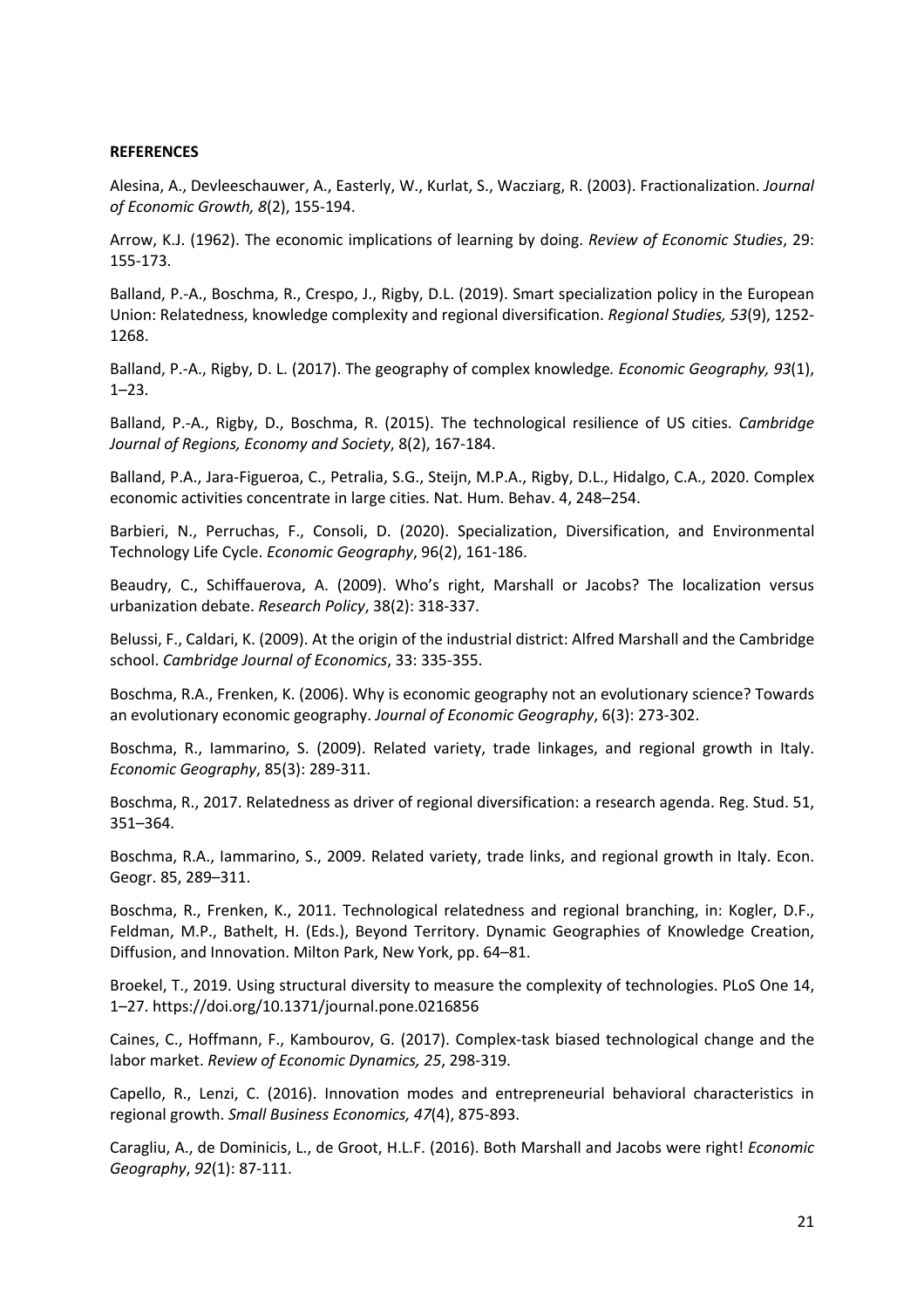Combes, P.-P., 2000. Economic Structure and Local Growth: France, 1984-1993. J. Urban Econ. 47, 329– 355.

Davies, B., Maré, D. C. (2020). Relatedness, complexity and local growth. *Regional Studies*. DOI: 10.1080/00343404.2020.1802418

Deegan, J., Broekel, T., Fitjar, R.D. (2021). Searching through the haystack: The relatedness and complexity of priorities in smart specialization strategies. *Economic Geography*, forthcoming*.*

Desrochers, P., Leppälä, S. (2011). Opening up the 'Jacobs Spillovers' black box: local diversity, creativity and the processes underlying new combinations. *Journal of Economic Geography*, 11: 843- 863.

Diodato, D., Weterings, A.B.R. (2015). The resilience of regional labour markets to economic shocks: Exploring the role of interactions among firms and workers. *Journal of Economic Geography*, 15(5), 723-742.

Dordmond, G., de Oliveira, H. C., Silva, I. R., & Swart, J. (2021). The complexity of green job creation: An analysis of green job development in Brazil. *Environment, Development and Sustainability*, *23*(1), 723–746.

Ederer, P., Nedelkoska, L., Patt, A., Castellazzi, S., 2015. What do employers pay for employees' complex problem-solving skills? Int. J. Lifelong Educ. 34, 430–447. https://doi.org/10.1080/02601370.2015.1060026

Ejdemo, T., Örtqvist, D. (2020). Related variety as a driver of regional innovation and entrepreneurship: A moderated and mediated model with non-linear effects. *Research Policy*, 49(7), 104073.

Ejermo, O. (2005). Technological diversity and Jacobs' externality hypothesis revisited. *Growth and Change*, 36(2): 167-195.

Eriksson, R. H., Hansen, H. K., Winther, L. (2017). Employment growth and regional development: industrial change and contextual differences between Denmark and Sweden. *European Planning Studies*, 25(10), 1756-1778.

Eriksson, R.H., Henning, M., Otto, A. (2016). Industrial and geographical mobility of workers during industry decline: The Swedish and German shipbuilding industries 1970-2000. *Geoforum*, 75, 87-98.

Farinha, T., Balland, P.-A., Morrison, A., Boschma, R. (2019). What drives the geography of jobs in the US? Unpacking relatedness. *Industry and Innovation*, 26(9), 988-1022.

Ferrarini, B., Scaramozzino, P., (2016). Production complexity, adaptability and economic growth. Struct. Change Econ. Dyn. 37, 52–61.

Fernández-Macías, E. (2012). Job polarization in Europe? Changes in the employment structure and job quality, 1995-2007. *Work and Occupations*, 39(2), 157-182.

Fitjar, R.D., Timmermans, B. (2017). Regional skill relatedness: Towards a new measure of regional related diversification*. European Planning Studies*, 25(3), 516-538.

Fitjar, R.D., Timmermans, B. (2019). Relatedness and the resource curse: Is there a liability of relatedness? *Economic Geography*, 95(3), 231-255.

Fleming, L., Sorenson, O., (2001). Technology as a complex adaptive system: evidence from patent data. Res. Policy 30, 1019–1039.

Frenken, K., van Oort, F.G., Verburg, T., (2007). Related variety, unrelated variety and regional economic growth. Reg. Stud. 41, 685–697.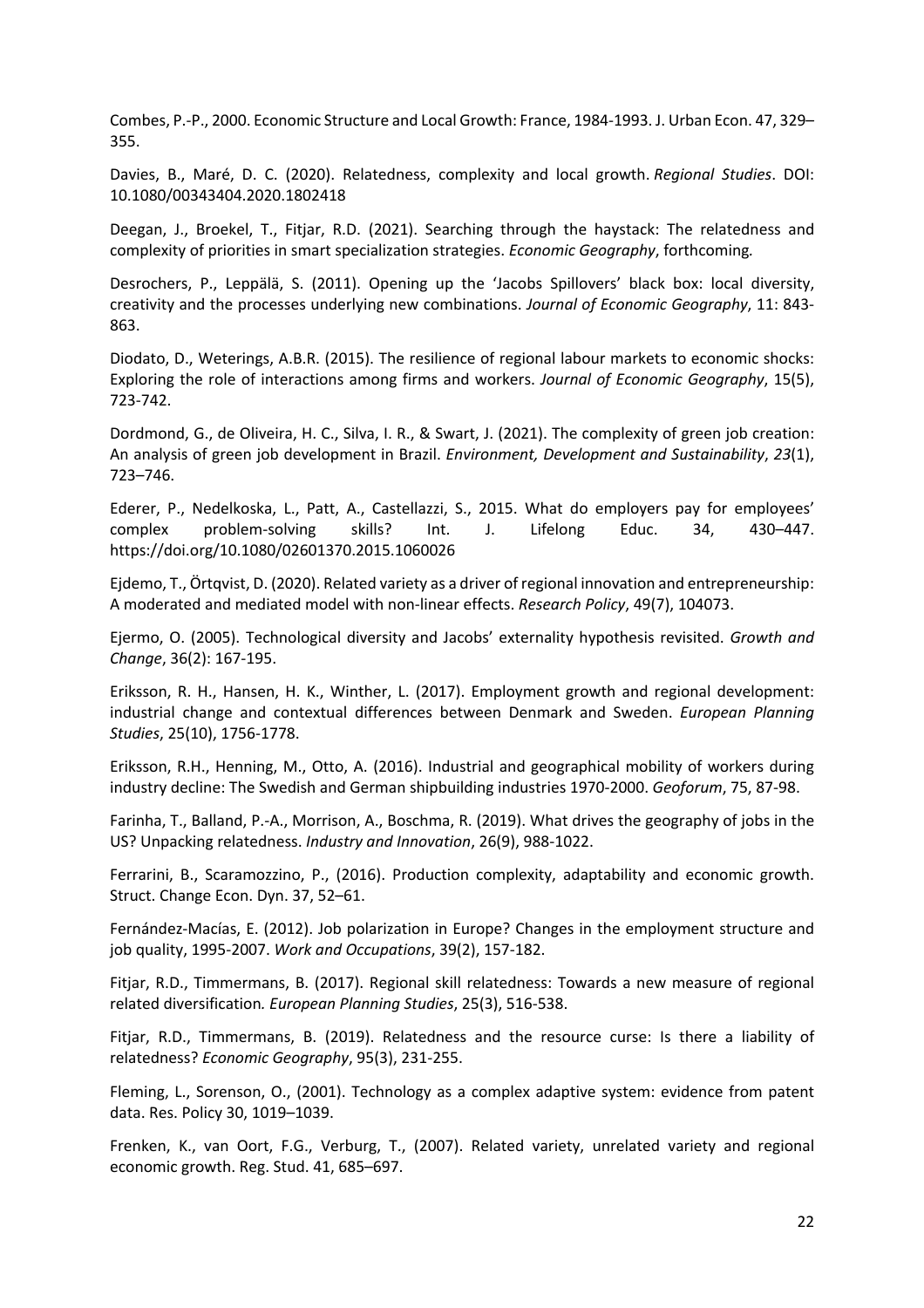Glaeser, E.L., Kallal, H.D., Scheinkman, J.A., Shleifer, A. (1992). Growth in cities. *Journal of Political Economy*, 100(6): 1126-1152.

Grillitsch, M., Asheim, B., Trippl, M. (2018). Unrelated knowledge combinations: The unexplored potential for regional industrial path development. *Cambridge Journal of Regions, Economy and Society*, 11(2), 257-274.

Gundersen, F. Juvkam, D. (2013). Inndelinger i senterstruktur, sentralitet og BA regioner. NIBR report 2013-1.

Hane-Weijman, E., Eriksson, R.H., Rigby, D. (2020). How do occupational relatedness and complexity condition employment dynamics in periods of growth and recession? Papers in Evolutionary Economic Geography, 20.

Hidalgo, A., Hausmann, R., (2009). The building blocks of economic complexity. *Proceedings of the National Academy of Sciences of the United States of America*, 106, 10570–10575.

Hidalgo, C.A., Klinger, B., Barabasi, A.-L., Hausmann, R., (2007). The Product Space Conditions the Development of Nations. Science (80-. ). 317, 482–487.

Holm, J.R., Østergaard, C.R., Olesen, T.R. (2017). Destruction and reallocation of skills following large company closures. *Journal of Regional Science*, 57(2), 245-265.

Ivarsson, I., Alvstam, C.G., (2017). New technology development by Swedish MNEs in emerging markets: The role of co-location of R&D and production. Asian Bus. Manag. 16, 92–116.

Jacobs, J. (1969). *The Economy of Cities.* New York: Vintage Books.

Jara-Figueroa, C., Jun, B., Glaeser, E.L., Hidalgo, C.A. (2018). The role of industry-specific, occupationspecific, and location-specific knowledge in the growth and survival of new firms. *Proceedings of the National Academy of Sciences of the United States of America*, 115(50), 12646-12653.

Juhász, S., Broekel, T., & Boschma, R. (2020). Explaining dynamics of relatedness: the role of colocation, complexity and collaboration. *Papers in Regional Science*, *September 2019*, 1–19. https://doi.org/10.1111/pirs.12567

Keeble, D., Owens, P.L., Thompson, C. (1983). The urban-rural manufacturing shift in the European Community. *Urban Studies*, 20(4), 405-418.

Killen, Andreas. *Berlin electropolis*. University of California Press, 2006.

Li, D., Heimeriks, G., Alkemade, F. (2020). The emergence of renewable energy technologies at country level: Relatedness, international knowledge spillovers and domestic energy markets. *Industry and Innovation*, 27(9), 991-1013.

Lo Turco, A., Maggioni, D. (2020). The knowledge and skill content of production complexity. *Research Policy*, 104059.

Marshall, A. (1890). *Principles of Economics.* London: Macmillan.

Martin, R., Sunley, P., (2015). On the notion of regional economic resilience: Conceptualization and explanation. J. Econ. Geogr. 15, 1–42.

Mewes, L., Broekel, T., (2020a). Technological complexity and economic growth of regions. Res. Policy. https://doi.org/https://doi.org/10.1016/j.respol.2020.104156

Mewes, L., Broekel, T., (2020b). Subsidized to change? The impact of R & D policy on regional technological diversification, The Annals of Regional Science. Springer Berlin Heidelberg.